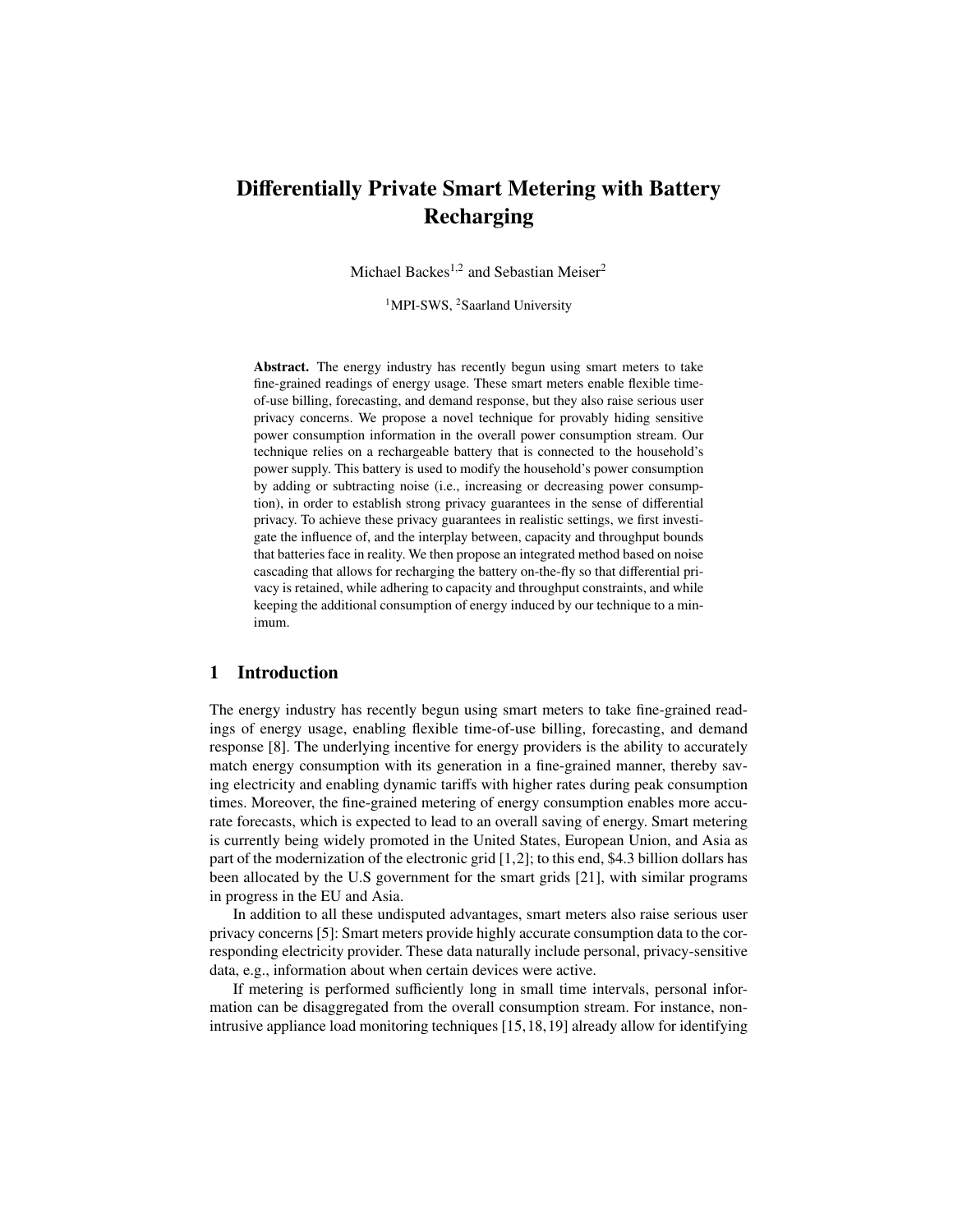common electronic devices such as personal computers, laser printers, or light bulbs in the overall consumption stream [7], and even to tell apart different TV programs [14].

To address these privacy concerns, privacy-aware solutions for smart metering are currently receiving increasing attention both in the research community and in ongoing standardization processes, e.g., [23]. In fact, the current absence of accepted solutions to tackle these privacy concerns caused a deadlock in the mandatory deployment of smart meters in the Netherlands [9], because of the common belief that smart metering is necessarily privacy-invasive. In this paper, we join the line of research that is working on changing this belief: we present a privacy-aware technique for smart metering that achieves strong privacy guarantees while simultaneously preserving the promises of smart metering.

#### 1.1 Our Contributions

We propose a novel technique for provably hiding sensitive power consumption information in the overall power consumption stream. Our technique relies on a *rechargeable* battery that is connected to the household's power supply, and that appropriately modifies the overall consumption stream by suitably adding or subtracting noise, in order to establish strong privacy guarantees in the sense of differential privacy.

In addition to economic considerations, any solution must respect the fact that a battery adheres to hard resource constraints, such as its capacity (bounding the overall amount of energy that can be stored) and its throughput (bounding the amount of energy that can be charged/retrieved within a given time interval). Moreover, a battery will naturally get depleted over time if it constantly provides energy that is used as noise; a depleted battery will eventually put all privacy guarantees at stake. These limitations in particular render existing general-purpose approaches infeasible, because they typically require higher capacity and throughput than what a real-life battery can offer; moreover privacy-aware battery recharging is not considered in these approaches.

To achieve strong privacy guarantees in such realistic settings, we propose a novel technique for provably hiding sensitive power consumption information in the overall power consumption stream, using a rechargeable battery as a buffer and applying Laplacian noise to the consumption itself by either providing (discharging) or consuming (charging) energy by the battery. We first investigate the influence of, and the interplay between, capacity and throughput bounds of the battery to the overall approach (while still ignoring battery recharging issues), and develop a technique that achieves privacy guarantees in such resource-bounded settings. Since battery depletion is not prevented, the privacy guarantees are naturally strongest if only metering over a short time interval is considered, and they become weaker for longer time intervals.

We subsequently explore the more involved case of recharging the battery. The complication which arises here is that recharging corresponds to additional energy consumption, which is observable to the adversary by assumption. Thus simply fully recharging the battery enables an observer to determine the amount by which we are recharging the battery, causing our differential privacy guarantees to degenerate over time, similar to the case without battery recharging. To counter this effect, we propose an integrated method that allows for recharging the battery on-the-fly so that differential privacy is retained, while adhering to capacity and throughput constraints, and while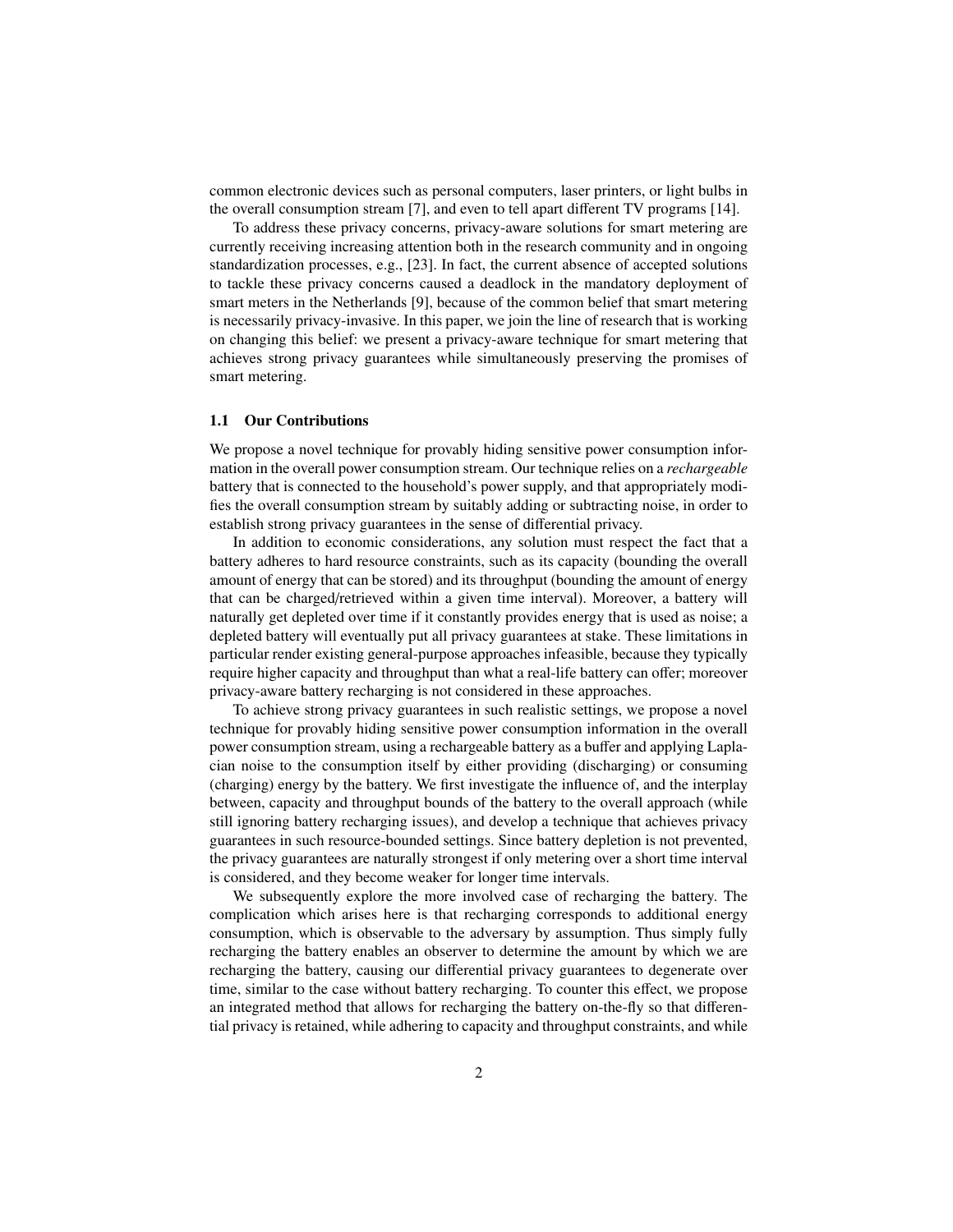keeping the additional consumption of energy induced by our technique to a minimum. The central idea is to follow a novel cascading approach for generating differentially private noise: we consider the added noise for recharging the battery as a function that one makes differentially private by appropriately adding (a much smaller amount of) noise. To avoid that this small amount of noise is observable, we impose the assumption that this small additional energy consumption can be hidden in the overall consumption stream. Among other options, this can be achieved by continuously drawing a small, constant amount of energy that is sufficient for the recharging process, and by discarding all energy that exceeds the actual noise demand for recharging the battery in a differentially private manner.<sup>1</sup>

We show that meaningful differential privacy guarantees in such resource-bounded settings can be achieved, in particular using privacy-aware battery recharging. More precisely we focus on a simplistic model that captures all aspects necessary for analyzing the benefits of privacy-aware battery-recharging in smart metering. The privacy guarantee is based on hiding individual device activations in a stream of smart meter data. A more comprehensive model that additionally captures activation patterns of devices over several timeslots or the privacy of consumer behavior patterns is considered future work. Moreover, we provide a correspondence between the parameters of the battery such as capacity and throughput with the obtained privacy guarantees, and we evaluate the applicability of our techniques by means of examples.

### 1.2 Further Related Work

Privacy concerns in smart metering have been studied in several existing works in the recent past. Anderson and Fuloria [5, 6] analyze the security economics of electricity metering, in particular the conflicting interests among stakeholders. Quinn [24] and Cavoukian et al. [8] investigate legal aspects of smart meters. The privacy of billing is investigated by Danezis et al. [17,26] and Molina-Markham et al. [22]. They in particular identify the private information that current meters might leak, and propose protocol adaptations for anonymizing individual measurements. In contrast to our work, these works require a trusted third party for anonymization, as well as changes in the existing communication protocols; moreover, in contrast to differential privacy guarantees, the resulting privacy assurances and the overall consequences are less clear. Similarly, Garcia and Jacobs [13] propose to use homomorphic encryption to achieve privacy for individual measurements, but the lack of a proper perturbation of the aggregate does not make the result differentially private, and the resulting privacy interpretations are again unclear.

Prior work on differential privacy in smart metering or on the smart use of batteries to achieve privacy guarantees comprises [3, 4, 10, 12, 17, 20, 25, 27, 28].

The paper that we consider most closely related to ours is the promising contribution of Acs et al. [4]. They were first to propose the smart use of a battery in order to achieve and rigorously show differential privacy guarantees. In contrast to our work, they do not consider battery recharging, and hence only obtain meaningful privacy guarantees

<sup>&</sup>lt;sup>1</sup> We stress that we wish to avoid wasting any energy in general. Our solution discards only the small amount of energy that arises for generating the noise of the battery recharging process.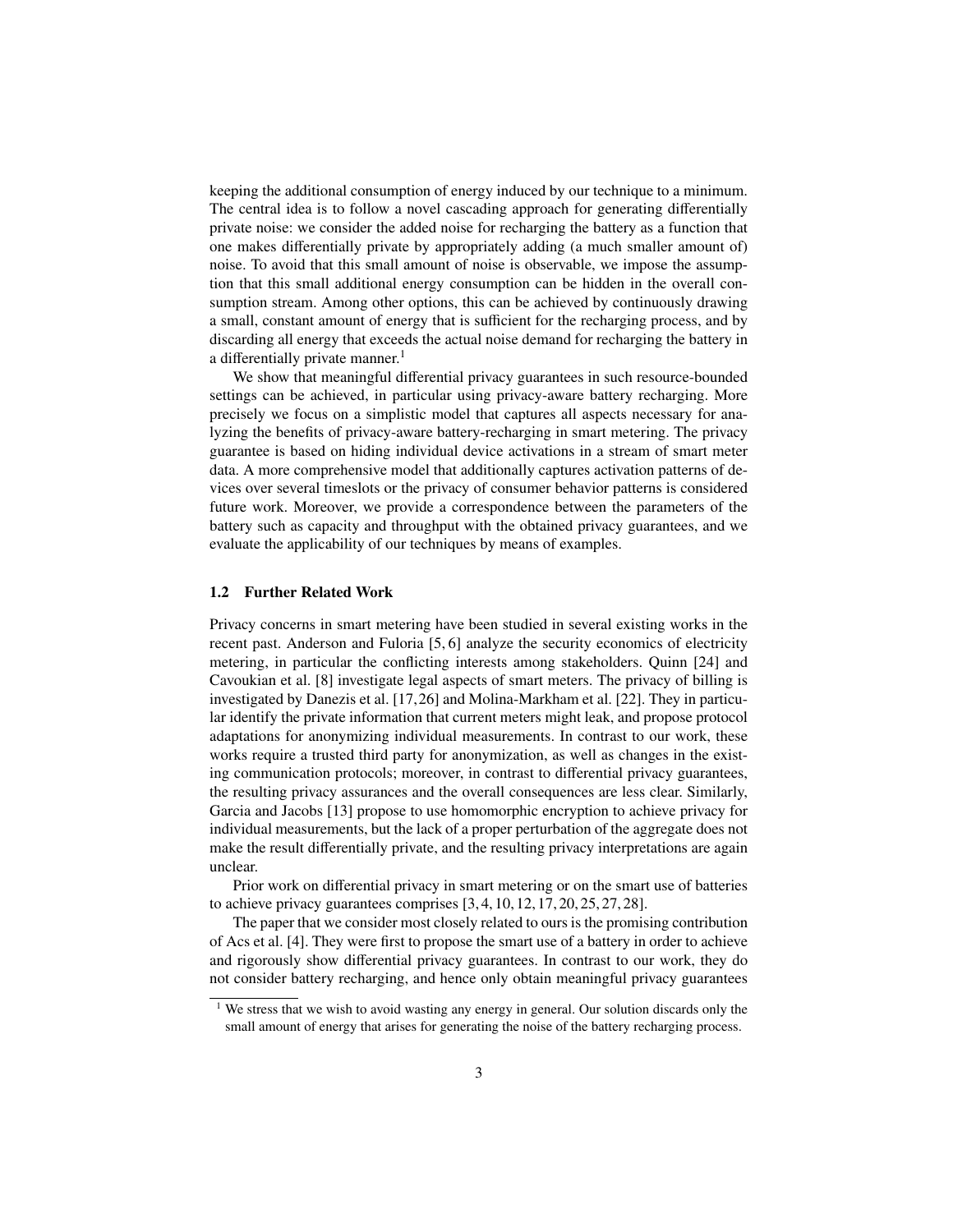if battery exhaustion is not an issue, and hence if metering is performed over a short period of time. Moreover, the magnitude of noise that they apply in their Laplacian technique depends on which appliances will be activated in the stream in the future, which only works in settings in which future activations can be accurately predicted, or at least reasonably estimated.

Papers that strive for differential privacy guarantees, yet without considering a battery (and hence in particular without the corresponding benefits gained from privacyfriendly recharging) include [3, 10, 25, 27]. Acs and Castelluccia [3] use aggregation over a large number of smart meters, add noise to the smart meter output, and encrypt the result before delivery to the energy provider. Danezis et al. [10] propose to add noise to customer bills to hide the user consumption behavior. Rastogi and Nath [25] pursue a similar approach but add noise in a distributed manner to improve performance. These approaches require the currently deployed smart meters to be replaced by new, provably trustworthy ones. Shi et al. [27] investigate untrusted aggregators of data. Their approach induces a separation between billing and the actual consumption of electricity; this allows for cheating behaviors, e.g., by applying noise with a slightly positive attitude, corresponding to seemingly increased energy consumption.

The use of a battery for privacy-preserving smart metering is discussed in [20, 28]. Varodayan and Khisti [28] consider a simplistic model where both the battery and the load of the appliances have Boolean state; differential privacy is not considered there. McLaughlin et al. [20] propose to radically smooth the consumption level to counter some common techniques for non-intrusive appliance load monitoring techniques. We consider this a promising approach; however, it currently still lacks any formalized privacy guarantees.

#### 1.3 Outline of the Paper

In Section 2, we review the concept and the definition of differential privacy. Section 3 presents our model of privacy-aware smart metering in the presence of a resourcebounded battery. Section 4 investigates differential privacy guarantees in such resourcebounded settings, yet without taking battery recharging into account. Section 5 proposes our technique for privacy-aware battery recharging, and establishes corresponding differential privacy guarantees. Section 6 highlights the relationship between the individual parameters (such as the battery's resource constraints and measurement times) and the obtained privacy guarantees, and explores two concrete use cases. Section 7 discusses our guarantees and the practical feasibility of our approach. Section 8 concludes.

# 2 Preliminaries

In this paper we use a variant of *di*ff*erential privacy*, as introduced in [11], as a measurement for the amount of private information leaked by a smart meter. Differential privacy was originally invented as a measurement for the amount of information leaked by answering a statistical query to a database. The notion of differential privacy that we use is *approximate di*ff*erential privacy*, as introduced in [12]. In contrast to differential privacy, approximate differential privacy allows for an additional error  $\delta$ .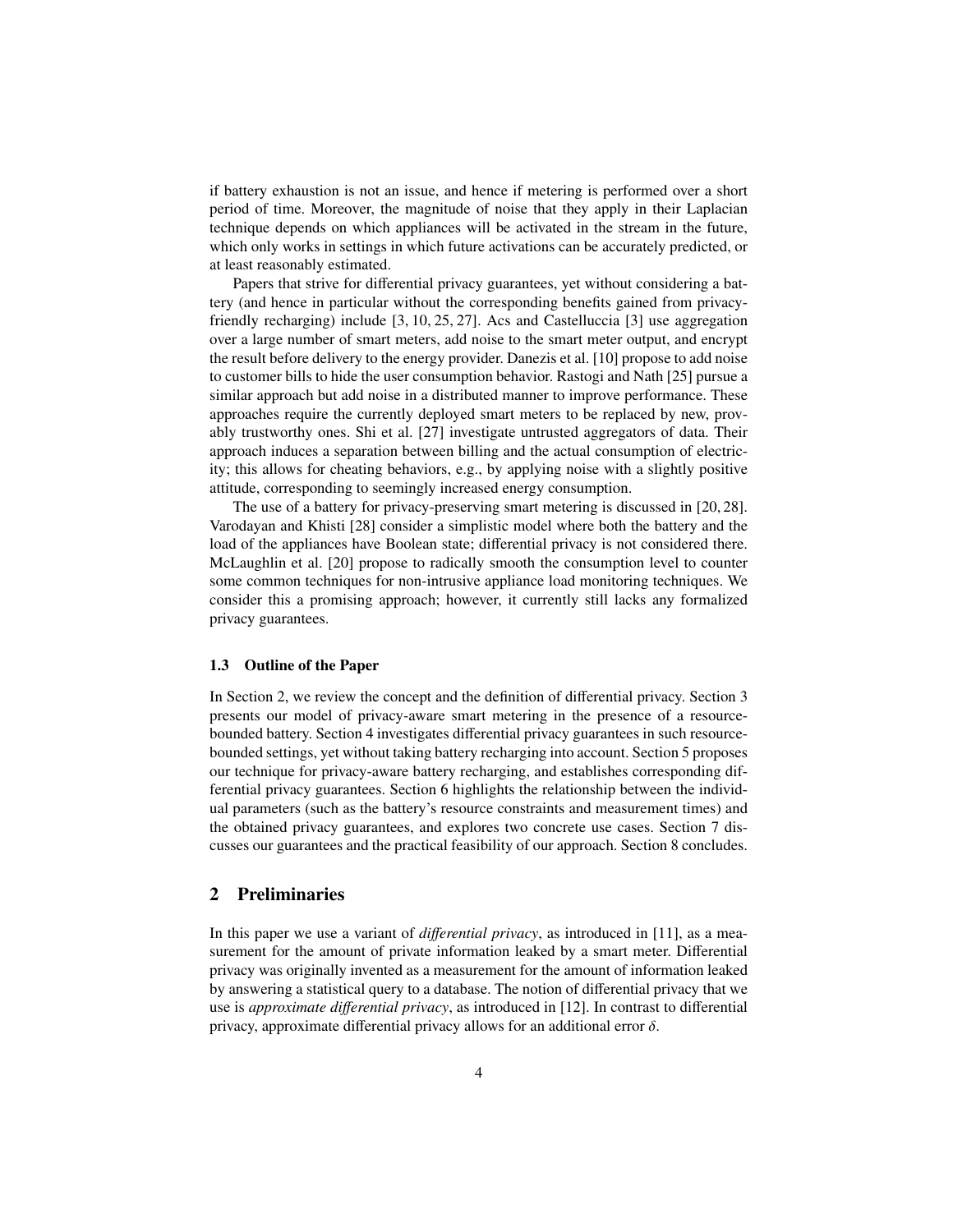| <b>Definitions:</b><br>$\Delta t$ Time interval between measurements.<br>$t_i$ Point in time defined by $t_i = t_0 + i \cdot \Delta t$ .<br>$D$ Set of all possible devices.<br>$\mathcal{D}_i$ Set of all active devices in <i>i</i> 'th timeslot.<br>$\Phi$ Stream of active devices $\mathcal{D}_1, \mathcal{D}_2, \dots$<br>$f(\mathcal{D}_i)$ Consumption of all devices in $\mathcal{D}_i$ . | $F(\mathcal{D}_i)$ Noisy version of f; no resource bounds.<br>$\underline{F}_h(\mathcal{D}_i)$ F with throughput bounds, and $\geq 0$ .<br><i>F</i> with capacity/throughput bounds.<br>$F(D_i)$<br>$=$ load measured by the smart meter.<br>Battery level at time $t_i$ .<br>bl(i)<br>Battery charging/discharging in step <i>i</i> .<br>$\Delta bl(i)$<br>Sensitivity of the function $f$ .<br>Δf |
|----------------------------------------------------------------------------------------------------------------------------------------------------------------------------------------------------------------------------------------------------------------------------------------------------------------------------------------------------------------------------------------------------|-----------------------------------------------------------------------------------------------------------------------------------------------------------------------------------------------------------------------------------------------------------------------------------------------------------------------------------------------------------------------------------------------------|
|----------------------------------------------------------------------------------------------------------------------------------------------------------------------------------------------------------------------------------------------------------------------------------------------------------------------------------------------------------------------------------------------------|-----------------------------------------------------------------------------------------------------------------------------------------------------------------------------------------------------------------------------------------------------------------------------------------------------------------------------------------------------------------------------------------------------|

Fig. 1. Notation overview, not including notation for privacy-aware battery recharging (Section 5).

In the original setting of statistical databases, (approximate) differential privacy intuitively ensures that adding a single entry to the database (or deleting one from it) does not significantly change the answer given to differentially private statistical queries. Usually this is achieved by adding noise to the output. From observing the (noisy) answer to the query, a passive observer cannot determine whether a specific entry is included in the data set or not, no matter which additional information an observer might possess about other entries.

The main difference between the data base setting and the smart meter setting is that we are not interested in single readings of a smart meter, or, more formally, single applications of a function to a specific data set. Instead, we wish to apply a function to a *stream* of data. We hence extend the basic definition of (approximate) differential privacy to streams in a standard way, similar to [16].

**Definition 1** ((ε, δ)-**Differential Privacy on Streams).** *A probabilistic algorithm F* :  $P(D) \rightarrow \mathbb{R}$  *for a set*  $D$  *provides* ( $\epsilon$ ,  $\delta$ )-differential privacy on streams *if for all (possibly countably infinite) streams*  $\Phi$ ,  $\Phi'$  *of sets*  $\mathcal{D}_k$ ,  $\mathcal{D}'_k \subseteq \mathcal{D}$ , differing in at most one element<br> $d \in \mathcal{D}$  at one point *i* and all sets S of finite and countably infinite streams over  $\mathbb{R}$ *d* ∈ D *at one point i and all sets S of finite and countably infinite streams over* R*,*

$$
Pr[F(\Phi) \in S] \le e^{\epsilon} \cdot Pr[F(\Phi') \in S] + \delta,
$$

*where with F*(Φ) *we denote the stream we get when applying F to each element of the stream* Φ *individually. The probability is taken over the randomness of F.*

The smart meter measures the energy load sum in every time interval, so  $D$  corresponds directly to the set of all devices, while  $\mathcal{D}_k$  and  $\mathcal{D}'_k$  correspond to the devices active in a particular time slot.

# 3 Privacy-Aware Smart Metering

In this section we present our model of privacy-aware smart metering by means of a battery. We introduce further notation used in the paper, specify the notion of a household, and define the information gained by the smart meter. We finally define two constraints that we focus on in this paper: the battery's resources *throughput* and *capacity*.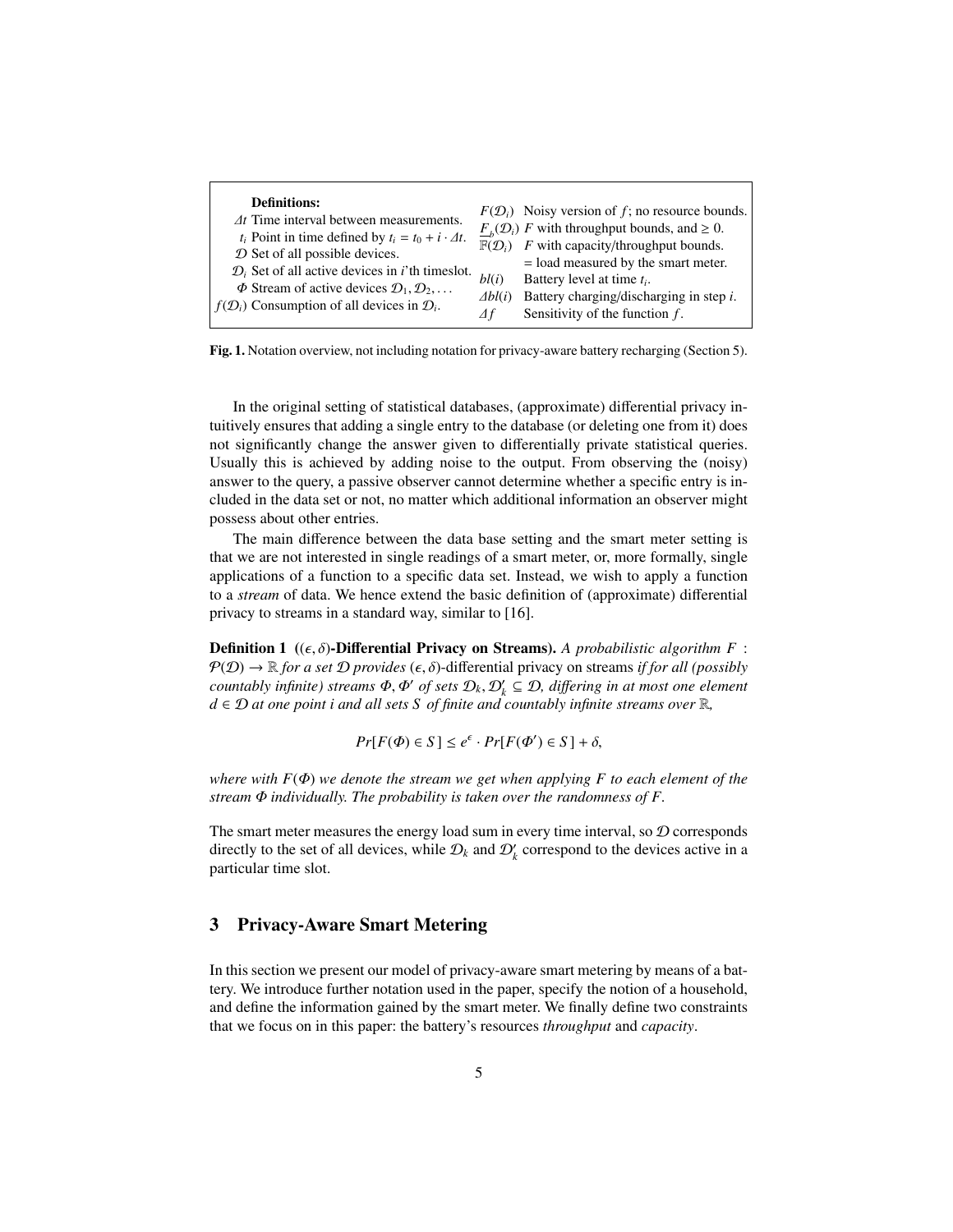#### 3.1 Notation

A household, together with its appliances, is represented by a set of possibly active devices D. We assume this set to be finite, fixed and known to adversaries, i.e., we are able to provide strong privacy guarantees even if  $\mathcal D$  is known to the adversary. A smart meter measures the energy load on a regular basis. We denote the time interval between two measurements of the smart meter with ∆*t*. Thus, for our model it suffices to consider a starting time  $t_0$  and times  $t_i = t_0 + i \cdot \Delta t$  for all natural numbers  $i \in \mathbb{N}$ .

We assume for simplicity that devices can only be activated/deactivated at times *ti* . Thus, a device can be either active (consuming energy) or inactive (not consuming energy) throughout the whole interval. We denote the devices that are active in between *t*<sub>*i*−1</sub> and *t*<sub>*i*</sub> as  $\mathcal{D}_i$  ⊆  $\mathcal{D}$ . We write  $\Phi = [\mathcal{D}_1, \mathcal{D}_2, \ldots]$  for the list/stream of active devices over time. This assumption does not weaken our guarantees: if a device is only partially active in between two time slots, its consumption will be lower (and deviate from the expected consumption), which makes it harder to link the information to the device.

The consumption function  $f : \mathcal{D} \to \mathbb{R}$  assigns to each device  $d \in \mathcal{D}$  the amount of energy load it consumes during one time slot (of length ∆*t*). We assume that the consumption of devices *d* does not vary over time, so  $f(d)$  is independent of the time slot *i* in which the device is active. Although this simplification is in contrast to tome attacks that rely on specific patterns of devices, we can model devices with varying consumption for different time slots by adding one device for each consumption level. The net consumption of all devices in a set  $X \subseteq \mathcal{D}$  is expressed by leveraging the function *f* to the powerset of  $\mathcal{D}$ , i.e.,  $f : \mathcal{P}(\mathcal{D}) \to \mathbb{R}$ , with  $f(X) = \sum_{d \in X} f(d)$ .

This quantity is the final output the smart meter can read if no noise is added. To achieve differential privacy, we add noise to the output of *f* . Without considering the limitations of our battery at this stage, we define a probabilistic function  $F : \mathcal{P}(\mathcal{D}) \to \mathbb{R}$ with  $F(X) = f(X) + r$  with  $r \leftarrow Lap\left(\frac{df}{\epsilon}\right)$ , i.e., where *r* is the noise we add to  $f(X)$ .<br>In our model this noise is drawn from a battery. We denote the battery level at

 In our model this noise is drawn from a battery. We denote the battery level at the end of a time slot *i* (i.e., at time  $t_i$ ) with  $bl(i)$ . Thus, the change during a time slot is denoted  $\Delta bl(i) = bl(i) - bl(i-1)$ .

#### 3.2 Modeling Throughput Restrictions

A battery's throughput denotes the amount of energy we can draw out of the battery or recharge into it during one time slot. Since we use the battery only for generating the Laplacian noise that we add to the net consumption, this means that the throughput constitutes an inherent limit for the amount of noise that can be added in one step. For simplicity reasons the battery behavior is considered linear, i.e., the throughput is independent of its current energy level. In practice this can be achieved, e.g., by using a slightly larger battery and ensuring that it is does not reach the non-linear zones.

The Laplacian noise added by *F* can, although with small probability, reach values of arbitrary magnitude, which cannot be achieved in deployed solutions. We thus define a *throughput-respecting* function  $F_b$  based on  $F$  that takes into account the throughput bound *b* of our battery. Moreover, we extend  $F_b$  to its *0-bounded variant*  $\underline{F}_b$  by capping the load function for the smart meter at 0; this models that we do not permit to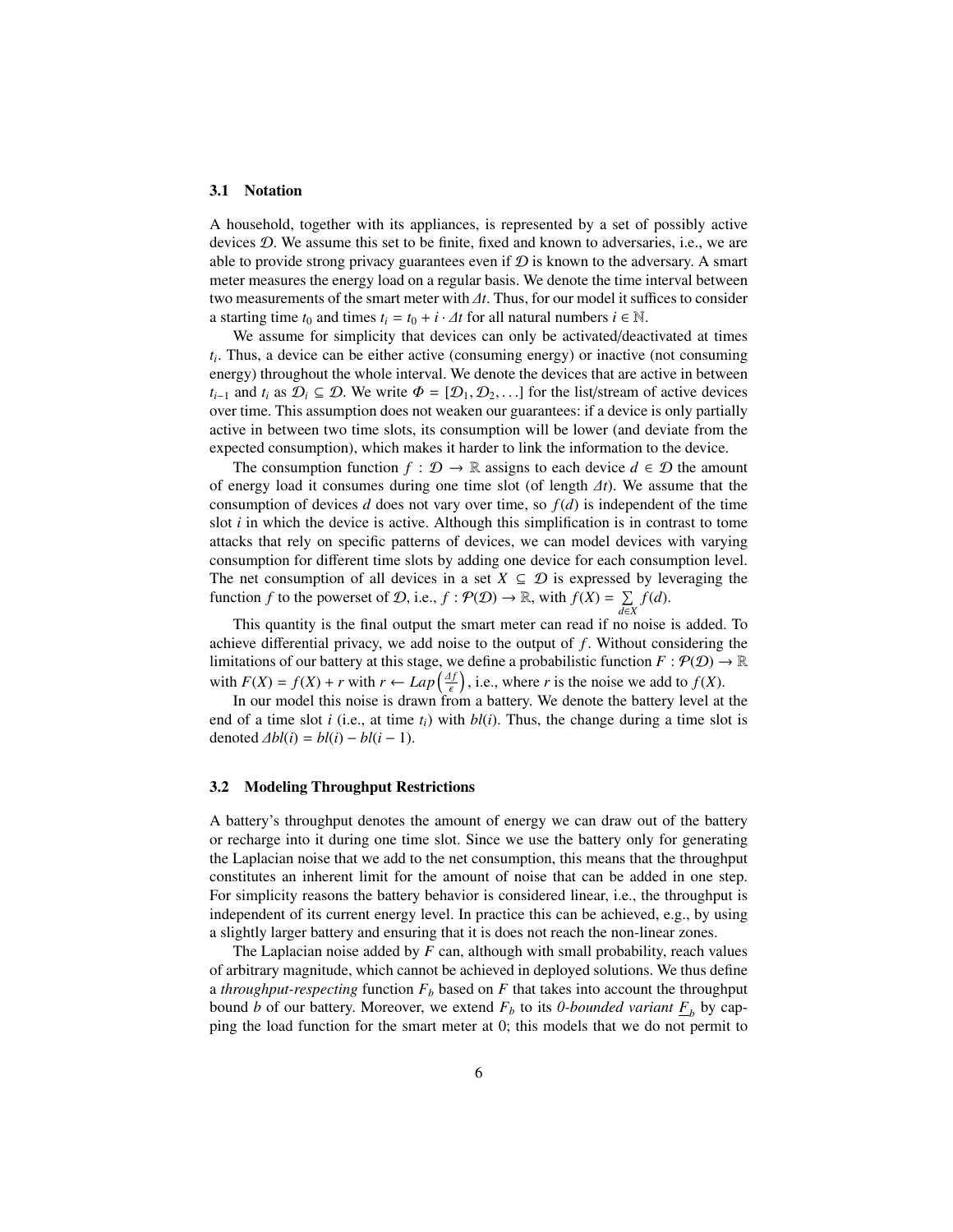sell, discard or waste energy for economical reasons, which in particular excludes trivial approaches that consume enormous amounts of energy to boost the application of noise.<sup>2</sup>

Definition 2 (Throughput-respecting and 0-bounded variant of *F*). *Given a function F with*  $F(x) = f(x) + R$  *for a deterministic function f and a random variable R. Given a bound for the throughput b, we define the throughput-respecting variant*  $F_b$  *of F as follows:*

$$
F_b(x) = \begin{cases} F(x) & \text{if } |R| \le b \\ f(x) + b & \text{if } R > b \\ f(x) - b & \text{if } -R > b. \end{cases}
$$

*We define the* 0-bounded variant  $\underline{F}_b$  of  $F_b$  *as*  $\underline{F}_b(x) = \max(0, F_b(x))$ *.* 

#### 3.3 Adding Capacity Restrictions

A battery not only limits the energy output during a specific time interval ∆*t*, but also the total amount of stored energy: its capacity. For the sake of simplicity we consider the capacity to be a fixed value *c* that does not change over time and that also does not depend on the load drained out of the battery.<sup>3</sup>

The actual output we provide and that is being transmitted by the smart meter depends on the battery's capacity: If the battery is exhausted or fully charged, we naturally cannot add noise in the respective direction to the net load of our devices anymore. Building upon  $\underline{F}_b$  as in Definition 2, we define an overall, *bounded mechanism*  $\mathbb F$  that, starting with an initial battery level *bl*(0), adds noise only as long as the capacity is not exceeded in either direction. As soon as the capacity is exceeded, F stops adding noise and output the net demand  $f$  of our devices instead. The output of  $F$  constitutes the output that is transmitted to the energy provider by the smart meter.

**Definition 3 (Bounded Mechanism).** *Given a function F with*  $F(x) = f(x) + R$  *for a deterministic function f and a random variable R, a capacity bound c and a throughput bound b, we define the corresponding* bounded mechanism F *as follows, where bl*(*i*−1)

*is the battery level before step i, R<sub>i</sub> the noise added by*  $\underline{F}_b$  *during step i and*  $s_k = \sum_{k=1}^k$  $\sum_{j=1}$   $R_j$ 

*the sum of all noise added until step k:*

$$
\mathbb{F}(\mathcal{D}_i) = \begin{cases} f(\mathcal{D}_i) & \text{if } \exists k \le i. \ s_k > c - bl(0) \lor -s_k > bl(0) \\ \underline{F}_b(\mathcal{D}_i) & \text{otherwise.} \end{cases}
$$

*The new battery level is bl*(*i*) :=  $bl(i - 1) + (\mathbb{F}(\mathcal{D}_i) - f(\mathcal{D}_i))$ .

<sup>&</sup>lt;sup>2</sup> Selling electricity would be an alternative. However, an accurate treatment would additionally require a detailed cost model; moreover selling electricity after drawing it from the provider is typically not economical. We thus do not further consider this case.

<sup>&</sup>lt;sup>3</sup> In practice, the amount of energy that a battery can provide usually is slightly smaller when under heavy load; we ignore this here.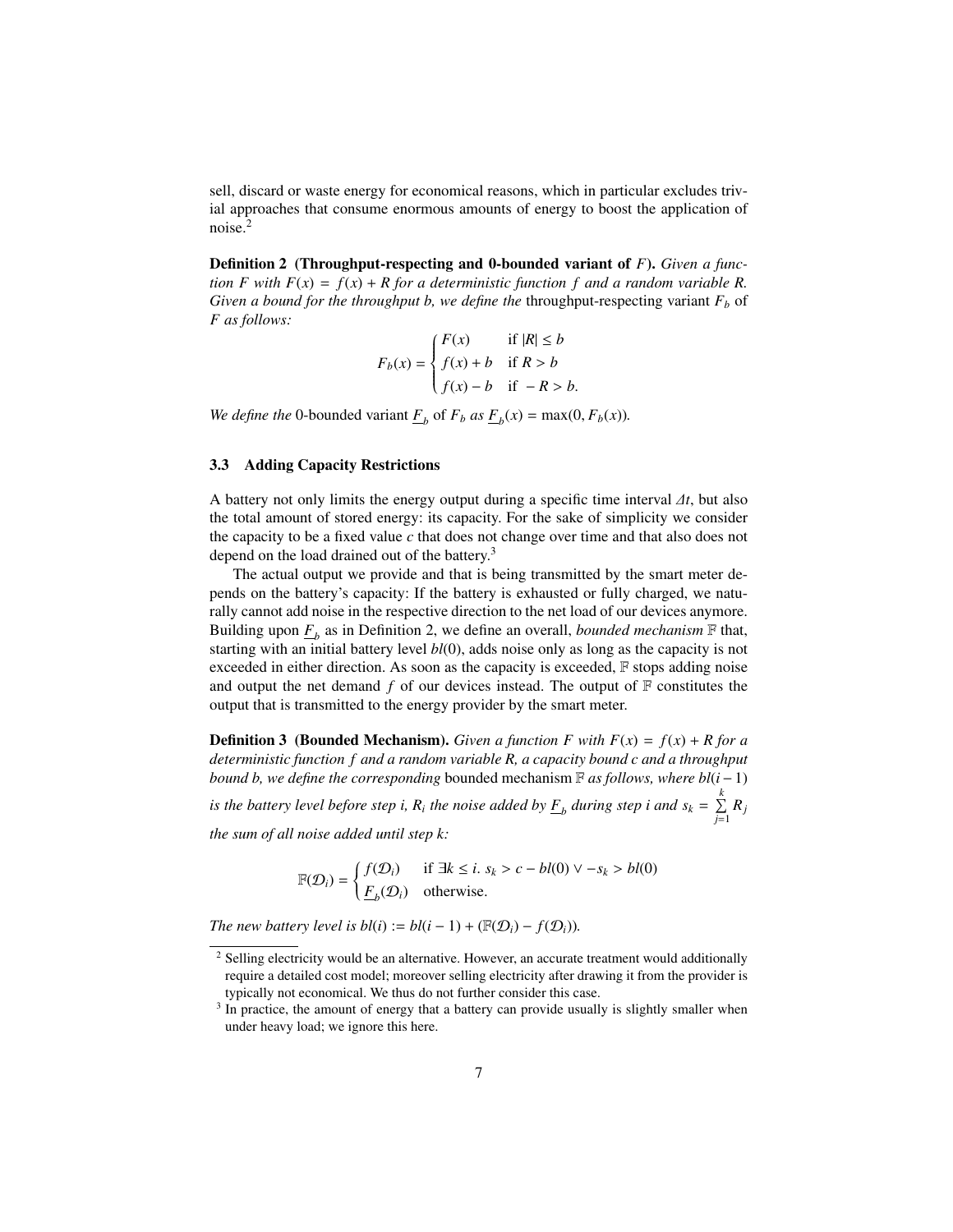As soon as the capacity is exceeded, we are facing a situation where our privacy guarantees are at stake. We can, however, give an upper bound for the probability that this happens and integrate it into the overall privacy result that we derive in the upcoming section.

### 4 Privacy-Aware Smart Metering (Without Battery Recharging)

In this section we investigate the privacy guarantees of our bounded mechanism  $\mathbb{F}$ , i.e., the privacy guarantees that we obtain in a resource-bounded scenario. To this end, we investigate which probabilities influence the statistical distances between  $F$  and  $F<sub>b</sub>$ (the influence of throughput constraints) as well as between  $\underline{F}_b$  and  $\mathbb F$  (the influence of capacity constraints), and develop concrete bounds for these probabilities, depending only on the throughput and capacity values of the battery as well as the magnitude of the noise (specified by  $\Delta f$  and  $\epsilon_1$ ). Finally, we combine these results in order to show that F is  $(\epsilon_1, \delta_1)$ -differentially private for an arbitrary  $\epsilon_1$  and for concrete bounds for  $\delta_1$ , which depend on the constraints of our battery and the chosen value for  $\epsilon_1$ . We stress that aside from the fact that the battery can be charged when positive noise is added, battery "recharging", i.e., restoring the battery status to a secure value, is not considered in this section. Thus, we can reach situations in which the battery gets depleted (then yielding trivial privacy guarantees with  $\epsilon_1$  or  $\delta_1$  greater than 1). Battery recharging, and the benefits that can be drawn from it, are addressed in Section 5.

#### 4.1 Differential Privacy and Statistical Distance

We start by exploring the relation between the statistical distance of two functions and differential privacy. First, recall that if our battery was unbounded, we could simply realize the function *F* by computing  $F(\mathcal{D}_i) = f(\mathcal{D}_i) + Lap\left(\frac{df}{dt}\right)$  $\epsilon_{1}$ for sets of devices  $\mathcal{D}_i$  ⊆ D, where the Laplacian noise is drawn from the (unbounded) battery and where  $\Delta f =$ <br>may  $f(\Delta)$  is the sensitivity of the function f to which we add the noise. Adding noise  $\max_{d \in \mathcal{D}} f(d)$  is the sensitivity of the function *f* to which we add the noise. Adding noise in this manner corresponds to the common approach<sup>4</sup> to guarantee  $(\epsilon, \delta)$ -differential<br>privacy with  $\delta = 0$ . For  $\lambda = \epsilon$ , the noise added by the standard technique is  $Lan(\frac{1}{2})$ privacy with  $\delta = 0$ . For  $\lambda = \frac{\epsilon}{Af}$ , the noise added by the standard technique is  $Lap(\frac{1}{\lambda})$ , the scaled symmetric exponential distribution with standard deviation of  $\sqrt{2}$ <sup>1</sup>/<sub>2</sub> with a variance of  $2\left(\frac{df}{\epsilon}\right)^2$ . The probability density function is  $p(x) = \frac{\lambda}{2} \cdot e^{-|x| \cdot \lambda}$ .

 We now relate this case to our setting with a resource-bounded battery. To this end, we first show that differential privacy can be transferred between two functions (for increasing values of  $\delta$ ), provided that their statistical distance is sufficiently small.

Definition 4 (Statistical Distance). *The* statistical distance *between two distributions X and Y over a set U is defined as*

$$
d(X,Y) = \max_{S \subseteq U} (Pr[X \in S] - Pr[Y \in S]].
$$

<sup>4</sup> For this work we only consider Laplacian noise. Applying other, e.g., already bounded noise distributions or other masking techniques is considered future work.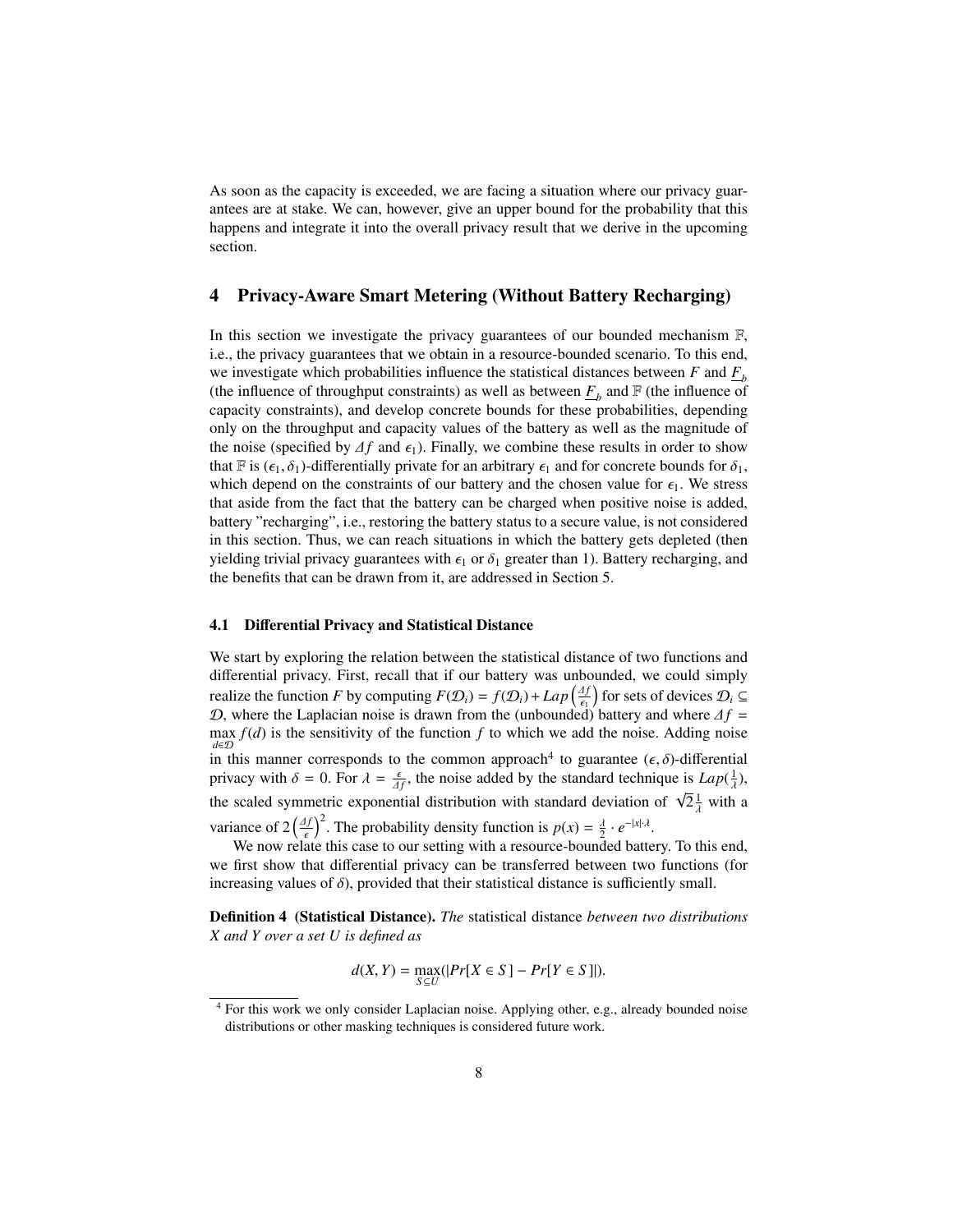The following lemma relates differential privacy and the statistical distance.

Lemma 1. *Given two probabilistic functions F and G with the same input domain, where F is*  $(\epsilon, \delta_1)$ -differentially private. If for all possible inputs x we have that the *statistical distance on the output distributions of F and G is:*  $d(F(x), G(x)) \leq \delta_2$ *, then G* is ( $\epsilon$ ,  $\delta_1 + (e^{\epsilon} + 1)\delta_2$ )-differentially private.

The proofs of all lemmas and theorems are postponed to Appendix D. We note that this lemma is not tailored to our setting of streams, but applies to arbitrary types of inputs.

#### 4.2 Privacy Guarantees for Throughput Restrictions

For relating the case with unbounded throughput and the throughput-bounded case, we first determine the statistical distance between *F* and *Fb*, and subsequently exploit Lemma 1 in a suitable manner. We first observe that if one does not consider streams but only individual timeslots,  $F_b$  differs from  $F$  if and only if the randomness added by *F* is of a larger magnitude than the throughput bound *b*. Consequently, the statistical distance between  $F$  and  $F_b$  can be bounded as follows:

**Lemma 2.** *Given an* ( $\epsilon$ ,  $\delta$ )-differentially private function F with  $F(x) = f(x) + R$  for a *deterministic function f and a random variable R. Then for all x, the statistical distance between F* and  $F_b$  *is at most*  $d(F(x), F_b(x)) \leq Pr[|R| > b]$ .

This lemma reasons about single elements, or more precisely, about streams of length 1. However, the probability to exceed the throughput (and thus leak information about the current input set) at one step is independent from all previous and future steps in time. For our results on differential privacy, it is thus sufficient to concentrate on the probability that the throughput is exceeded in exactly that point in time in which the streams might differ. Exceeding the throughput in any other step does not reveal additional information that helps to identify the input string from the perspective of differential privacy. We now derive a concrete bound for this probability, depending on  $\epsilon$ , the sensitivity  $\Delta f$ of *f* , and the throughput bound *b*.

**Lemma 3.** *Given a function F with*  $F(x) = f(x) + Lap(\Delta f/\epsilon)$  *for a deterministic*  $f$ *unction f, and a throughput bound*  $b \in \mathbb{R}^+$ *, the probability that the Laplacian noise* Lap ( $\Delta f/\epsilon$ ) applied to f is larger than b is bounded by  $Pr\left[\left|Lap\left(\frac{\Delta f}{\epsilon}\right)\right|$  $\left| > b \right| = e^{-\frac{b \epsilon}{Af}}.$ 

Moreover, if  $F_b$  is  $(\epsilon, \delta)$ -differentially private, then also its 0-bounded variant  $F_b$  is 0-bounded variant  $F_b$  is  $(\epsilon, \delta)$ -differentially private, because one can, without further knowledge, compute  $\underline{F}_b(x)$ <br>from  $F_k(x)$  for every x from  $F_b(x)$  for every *x*.

### 4.3 Privacy Guarantees for Capacity Restrictions

Including bounds for the capacity requires an approach beyond considering single steps only, since the probability to exceed the capacity in step *i* also depends on the noise added in previous steps. In fact, if one considered an arbitrarily long time interval during which random Laplacian noise is added, any finite capacity would naturally be exceeded (if there is no recharging). We exclude this case, similar to existing prior works,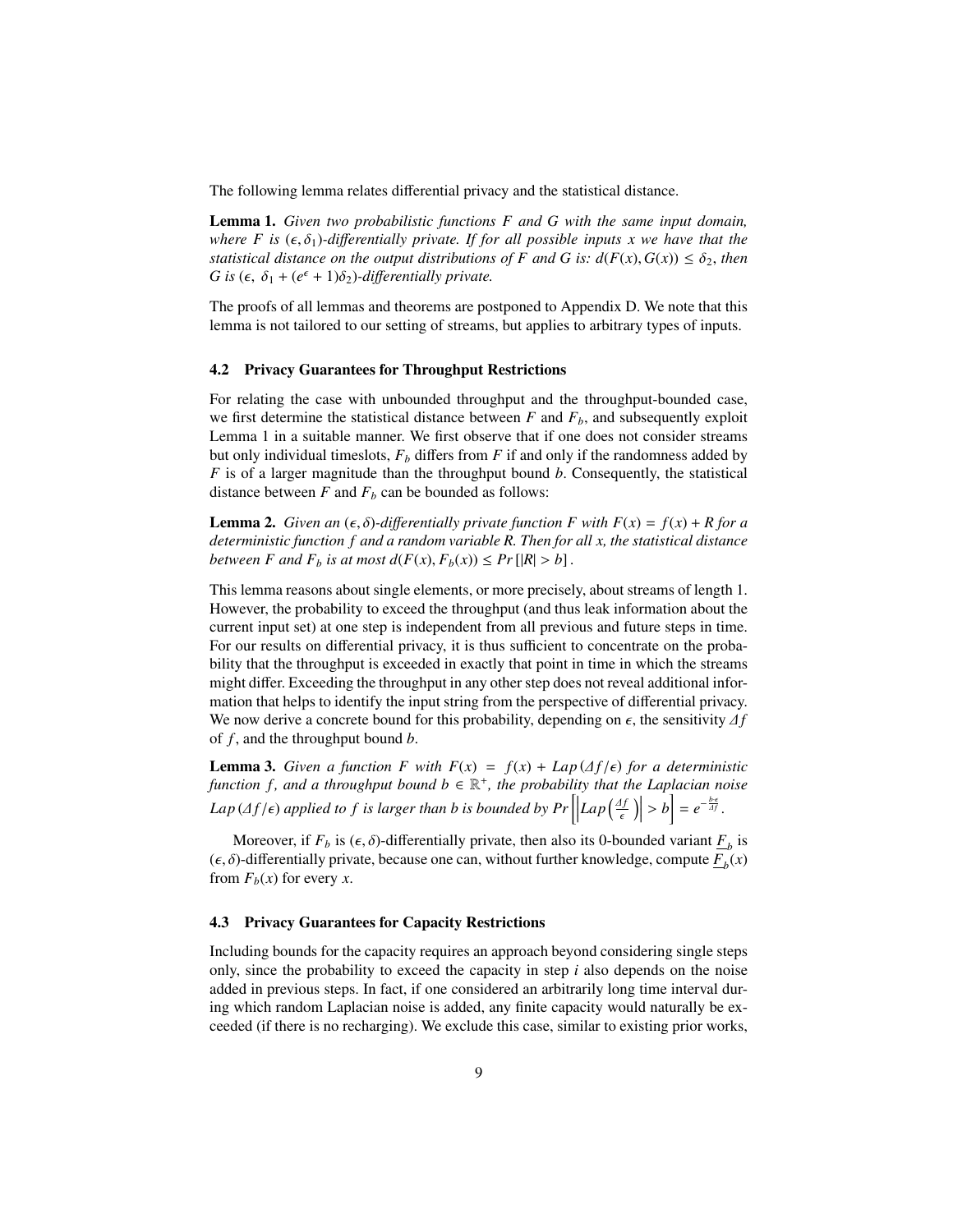by restricting us to consumption streams of a certain length *n*. We exploit how to overcome this restriction by tackling the problem of privacy-aware battery recharging during runtime in Section 5.

Similar to how we deal with throughput restrictions, we exploit the statistical distance (now on streams of length *n*) and subsequently apply Lemma 1. To combine this result with our result on throughput, we immediately bound the distance between  $F<sub>b</sub>$ and F: These functions differ on consumption streams of length *n* if and only if the capacity is exceeded at least once. Recall that the battery is only used to generate noise added to the net consumption  $f$ . We first assume that the battery level is optimally placed at  $bl(0) = \frac{c}{2}$  at the beginning of our time interval. Consequently, the probability to exceed the capacity is bounded by the probability that the sum of the noise added in all steps exceeds  $\frac{c}{2}$ .

**Lemma 4.** *Given an* ( $\epsilon_1$ , 0)*-differentially private function* F with  $F(x) = f(x) + f(x)$  $Lap\left(\frac{df}{dx}\right)$ . If the corresponding bounded mechanism **F** has capacity bound c and *throughput bound b, then for all consumption streams*  $\Phi$  *of length n, the statistical*<br>distance between  $\mathbb{E}$  and  $\mathbb{E}$  when statting with battery level bl(0) –  $\frac{c}{n}$  is at most *distance between*  $\mathbb F$  *and*  $\underline{F}_b$  *when starting with battery level bl*(0) =  $\frac{c}{2}$  *is at most* 

$$
d(\mathbb{F}(\Phi), \underline{F}_b(\Phi)) \leq Pr \left[ \exists k \leq n \left| \sum_{j=1}^k F_b(\mathcal{D}_j) - f(\mathcal{D}_j) \right| > \frac{c}{2} \right].
$$

Before we can derive an estimate for exceeding the capacity, we have to deal with the following additional complication. By definition of  $F$ , no additional noise is added as soon as the capacity is exceeded. If this happens before the point where the two streams might differ, all privacy guarantees are lost by definition. If it happens at or after the point where the two streams might differ, the guarantees also break down because exceeding the capacity means leaking the total amount of noise generated by the battery; this information is enough for an adversary to determine which stream he has observed. Consequently, it does not suffice to give a bound for the probability to exceed the capacity in one of the steps, but we have to consider all steps at once. Further, recall that we might cap the noise not only at the throughput bound *b*, but also if the load measured by the smart meter would be negative. In this case, the expected value of the noise would be different than zero. We hence derive an estimate for the probability to exceed the capacity *at least once*, which we can successfully bound in the following lemma:

**Lemma 5.** *Given an* ( $\epsilon_1$ , 0)*-differentially private function F with*  $F(x) = f(x) + f(x)$  $Lap\left(\frac{df}{\epsilon_1}\right)$ . For all  $t > 0$ , the probability that the Laplacian noise exceeds the capac $ity for c \geq 2(n+t) \cdot \frac{4f}{6}$  $\epsilon$ <sub>1</sub> *in at least one of the n steps is bounded by*

$$
Pr\left[\exists k \leq n \left| \sum_{j=1}^{k} F_b(\mathcal{D}_j) - f(\mathcal{D}_j) \right| > \frac{c}{2} \right] \leq \frac{2n}{t^2}.
$$

This estimate constitutes a bound for the statistical distance between  $\underline{F}_b$  and  $\mathbb{F}_c$ .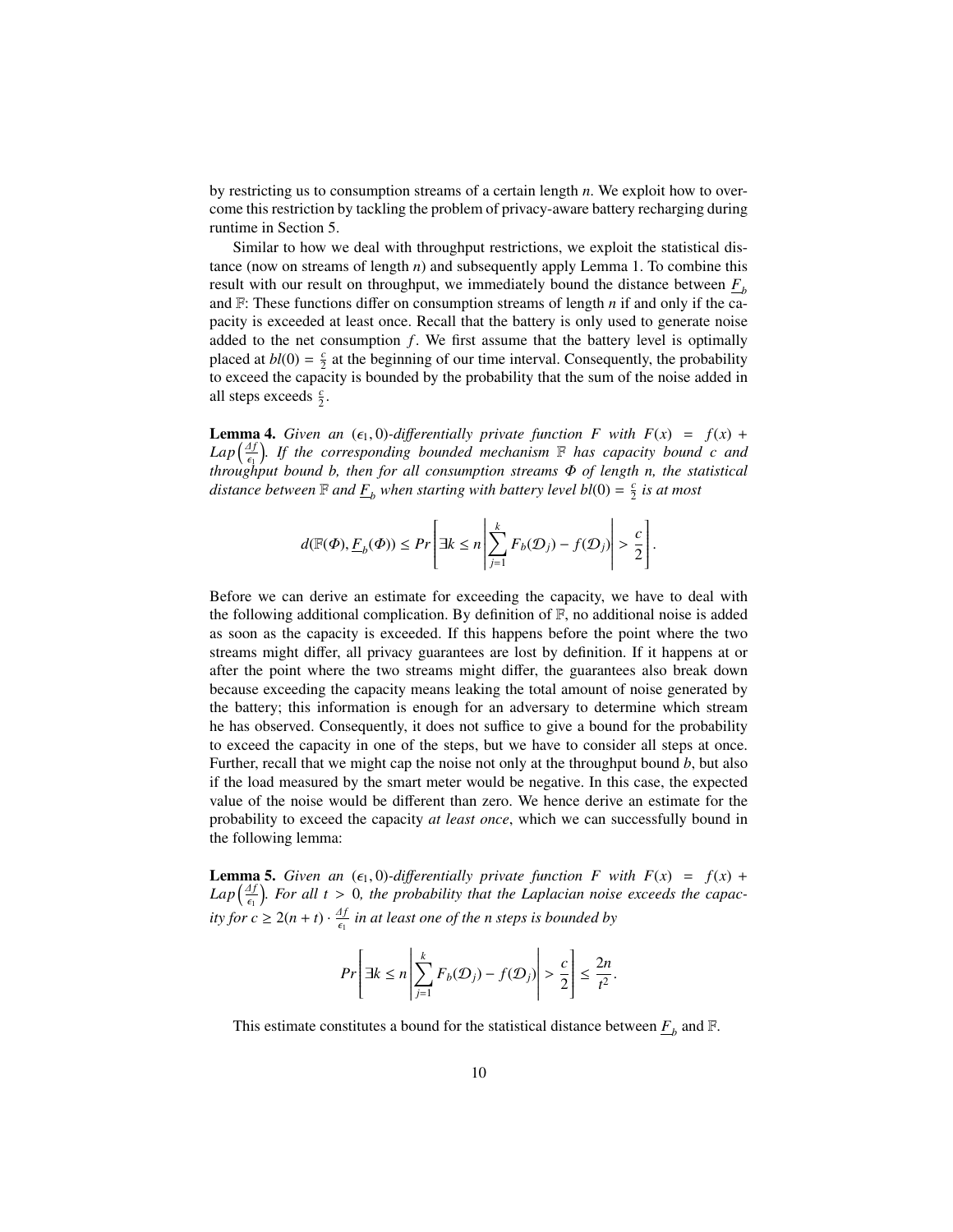#### 4.4 Obtaining an Overall Privacy Guarantee

We now combine our results on throughput and capacity constraints to obtain an overall result on differential privacy for F. We consider streams of length *n* and also impose the assumption that the battery level is set to  $bl(0) = \frac{c}{2}$  at the beginning. The following theorem follows directly from the results we have shown in this section.

**Theorem 1.** *Given an*  $(\epsilon_1, 0)$ *-differentially private function F. If the corresponding bounded mechanism* F *has capacity bound c and throughput bound b, and bl*(0) *set to*  $\frac{c}{2}$ , then  $\mathbb{F}$  *is* ( $\epsilon_1$ ,  $\delta_1$ )*-differentially private on all consumption streams of length n with*<br> $\delta_1 - (e^{\epsilon_1} + 1) \cdot (P_1 + P_1)$  where  $P_2$  is the statistical distance between  $F$  and  $F_3$  and  $P_$  $\delta_1 = (e^{\epsilon_1} + 1) \cdot (P_b + P_c)$  where  $P_b$  is the statistical distance between F and  $F_b$  and  $P_c$  is the statistical distance between  $F$  and  $\mathbb{R}$ *is the statistical distance between*  $\underline{F}_b$  and  $\mathbb{F}_a$ .

Obtaining concrete bounds for differential privacy can be achieved by plugging in values for  $P_b$  (Lemmas 2 and 3) and  $P_c$  (Lemma 4 and 5).

# 5 Privacy-Aware Smart Metering with Battery Recharging

In the last section, we have established privacy guarantees for settings in which battery recharging is not considered. In this section, we propose an integrated method that allows for recharging the battery on-the-fly, so that meaningful privacy guarantees for more comprehensive use cases can be achieved.

We start with a general explanation what makes privacy-aware battery recharging in the context of smart metering a sophisticated task. After that, we describe our solution to overcome the underlying problems, and which additional assumptions we have to impose.

The General Problem of Privacy-aware Battery Recharging We develop a privacypreserving technique for recharging the battery at runtime, i.e., while using the battery for generating noise. Ideally we would simply recharge the battery level to the target level of  $\frac{c}{2}$  again every *n* steps. This would mean to increase or decrease the overall energy consumption accordingly, i.e., by the difference of the current and the target battery level. However, recall that this additional energy consumption is part of the overall energy consumption, which is measured by the smart meter, and hence observable by the adversary. Consequently, an adversary is able to determine the amount by which we are recharging the battery (provided that he knows the sets of activated devices for the recharging step). Thus, an adversary that has sufficient knowledge about the observed consumption stream can exploit this information to compute the noise added in step *i* as follows: In every step, it computes the difference between the observed load and the expected load. Except for step *i*, where the streams differ, this is exactly equal to the added noise, and hence allows for keeping track of the battery level. As soon as the difference between this forecast of the battery level and the actual battery level is leaked, it is possible to compute the amount of noise added in step *i* with probability 1. This information is sufficient to distinguish the streams, and hence to break differential privacy.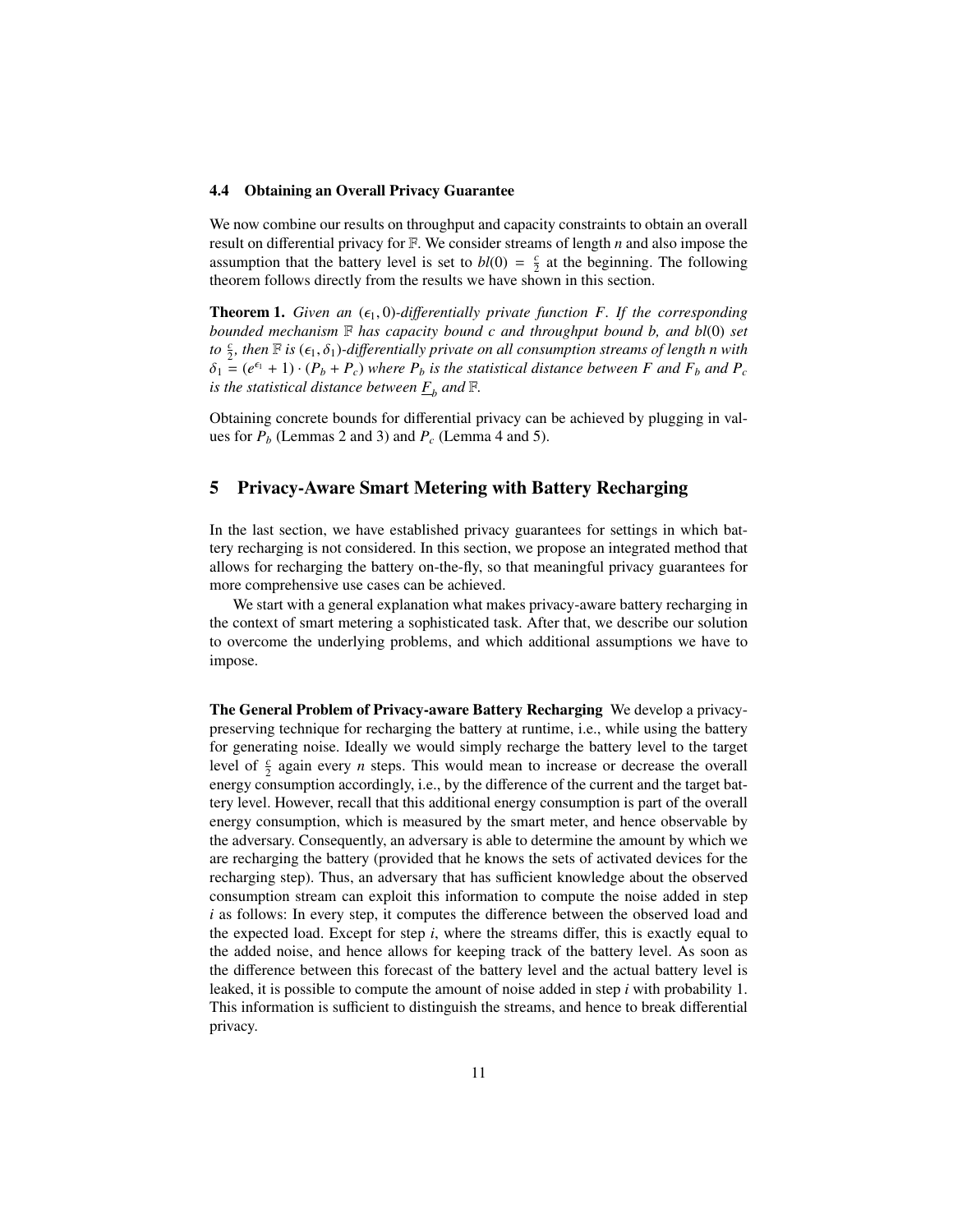Our Solution: Differentially-private Noise Generation via Cascading We pursue the following idea for countering this effect, which constitutes a novel cascading approach for generating differentially private noise: we consider the amount of recharged energy as a function, and make this function differentially private by appropriately adding noise. We show that the additional noise is much smaller than the noise we add directly to the consumption, essentially since the new noise is only used every *n* steps instead of every step. If desired, this process can be continued, by making this smaller noise differentially private again, and so on. In this paper, we do not formalize this further, i.e., we work with a cascade of depth one.

In a nutshell, this cascading approach transforms the problem of generating a large amount of noise that must be unobservable for an adversary into generating a much smaller, unobservable amount of noise. However, this smaller amount of noise still corresponds to energy consumption that is measured by the smart meter and thus observable by the adversary; hence if we use the battery itself to generate this additional noise, we still leak the amount of noise added by  $\mathbb F$  in the long run: Assume we restore the battery level to a state  $\frac{c}{2} + r$  for a noisy value *r*. The randomness *r* hides all but a small part of the information about noise added to the net load in the critical time step *i*. When we recharge the battery again after *n* additional steps, information about *r* is leaked. After recharging the battery sufficiently often, the value of *r* can be estimated precisely with a high probability, and differential privacy breaks down.

In order to circumvent this inherent problem, we impose the assumption that the amount of additional noise can be hidden in the overall consumption using appropriate techniques. We outline two possible techniques for achieving this in practice. First, one can assume the existence of a distinct, small secondary energy source, e.g., home-owned solar panels, that is unobservable by the adversary and solely used for the recharging process. Second, if we drop the assumption that we do not discard any energy at all, we can simply continuously draw a small, constant amount of energy from the primary source that is sufficient for the recharging process, and discard all energy that exceeds the actual battery recharging demand. For simplicity of notation in the following, we assume that this additional energy is stored in a distinct, small second battery, and then used to recharge the primary battery as described below. (In practice, both batteries would typically coincide.) We stress that the amount of energy that is wasted for the recharging process only depends on the amount of secondary noise, but not on the amount by which the (primary) battery is recharged.

#### 5.1 The Battery Recharging Mechanism

We define the battery recharging mechanism  $\mathbb{F}_c$  as follows: it builds on the definition of F, but instead restores its energy every *n* steps. We additionally reserve an amount  $b_{inc} = b$  of throughput. The total amount of throughput for the battery is thus increased to  $b_{total} = b + b_{inc} = 2b$ , i.e., the total amount of throughput is twice as high as in the restricted setting for *n* steps without battery recharging. When *n* steps have passed, we compare the current battery level  $bl(i)$  with the target level  $\frac{c}{2}$ . We do not try to hide the approximate amount of energy that we need in order to restore the battery. The precise value, however, is hidden by Laplacian noise. We postpone the precise definition of  $\mathbb{F}_c$ to the Appendix.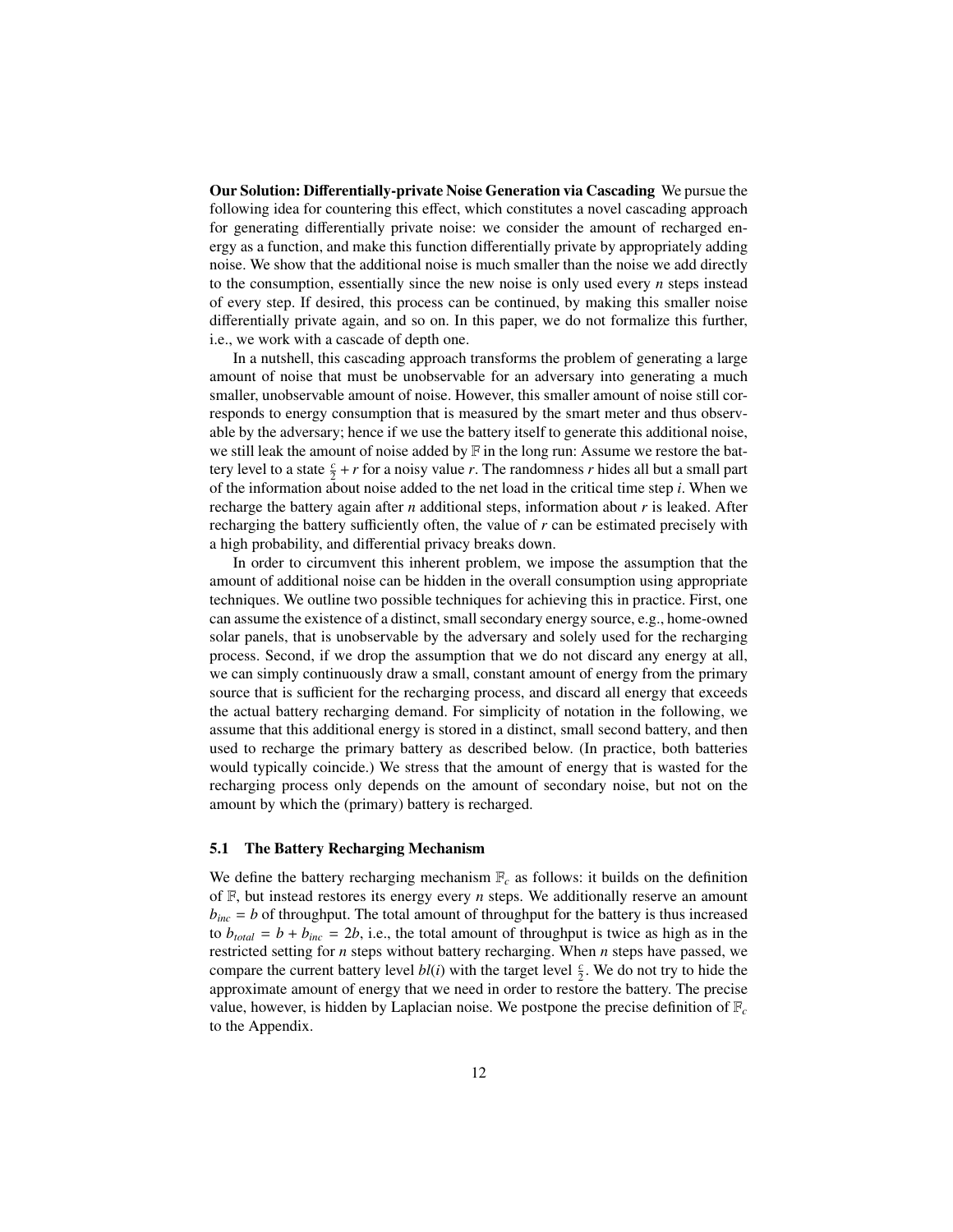#### 5.2 Differential Privacy of the Battery Recharging Mechanism

To obtain a privacy guarantee for  $\mathbb{F}_c$ , we employ a conservative approach: We first show that when ignoring the leakage due to recharging,  $\mathbb{F}_c$  does not leak more information than F, for which we already gave a privacy guarantee. Then, we calculate the leakage due to recharging and combine both results. An outline of the proof, together with the Lemmas that lead to our final result, can be found in the Appendix

Finally we present the main theorem of this paper. It states that the batteryrecharging mechanism  $\mathbb{F}_c$  constructed in Definition 5 is indeed  $(\epsilon_1 + \epsilon_2, \delta_1 + \delta_2)$ differentially private on infinite consumption streams for arbitrary values  $\epsilon_1$  and  $\epsilon_2$ , and we give upper bounds for the values of  $\delta_1$  and  $\delta_2$ , depending on the sensitivity of *f* ( $\Delta f$ ), the privacy guarantee itself ( $\epsilon_1$ ,  $\epsilon_2$ ) and the resource limits of our primary (*b*, *c*) and secondary battery  $(c_{2nd})$ .

**Theorem 2.** *Given an* ( $\epsilon_1$ , 0)*-differentially private function* F with  $F(x) = f(x) +$  $Lap\left(\frac{df}{f}\right)$  for a deterministic function f and functions G and G as in Definition 6. If the 1 *corresponding capacity-regulating mechanism* F*c, when using recharging noise with*  $distri$ *bution*  $Lap \left(\frac{4f}{6} \right)$  $\frac{\epsilon_2}{a}$ *has throughput bound*  $b_{total} = 2 \cdot b = 2 \cdot b_{inc}$  *and capacity bound*  $c_{total} = c + c_{2nd}$ *, and given a secondary battery that provides at least an amount of*  $c_{2nd}$  *energy every n steps, then for every initial battery level bl(0),*  $\mathbb{F}_c$  *is* ( $\epsilon_1 + \epsilon_2$ ,  $\delta$ )*di*ff*erentially private on (possibly infinite) consumption streams with*

$$
\delta = (e^{\epsilon_1} + 1) \cdot (P_b + P_c) + (e^{\epsilon_2} + 1) \cdot P_{c_{2nd}}, \text{ where}
$$

 $P_b$  *is the statistical distance between F and*  $\underline{F}_b$ .

- $P_c$  *is the statistical distance between*  $\underline{F}_b$  and  $\overline{F}_c$ .
- $P_{c_{2nd}}$  *is the statistical distance between G and* G.

We can formulate several instantiations of this theorem, e.g., by combining the theorem with the concrete bounds for the statistical distances proven in this paper. A corollary for Theorem 2 can be found in the Appendix.

#### 5.3 Interpretation

We stress that the bounds derived in these results are not necessarily tight, but they allow for a flexible adjustment to different situations. For instance, we can freely decide the amount of noise to be added to the consumption, or to exclude certain devices from the set of devices we wish to hide, e.g., devices with a very high consumption (in this case we just compute the sensitivity  $\Delta f$  over the subset  $\mathcal{D}^*$  as  $\Delta f = \max_{d \in \mathcal{D}^*} f(d)$ . This enables us to derive strong privacy guarantees for those devices that one considers particularly privacy-critical, such as TV, Laptop or other electronic media. Concentrating on particular devices does not require any changes to the physical installation of the battery, but solely a different treatment of the required noise.

If one increases the secondary battery's capacity  $c_{2nd}$ , we can further reduce the amount of energy that needs to be drawn unobservably, e.g., by means of a secondary energy source: We can compute the probability that the secondary battery is exceeded over *m* iterations and get the same privacy guarantee for a smaller share of capacity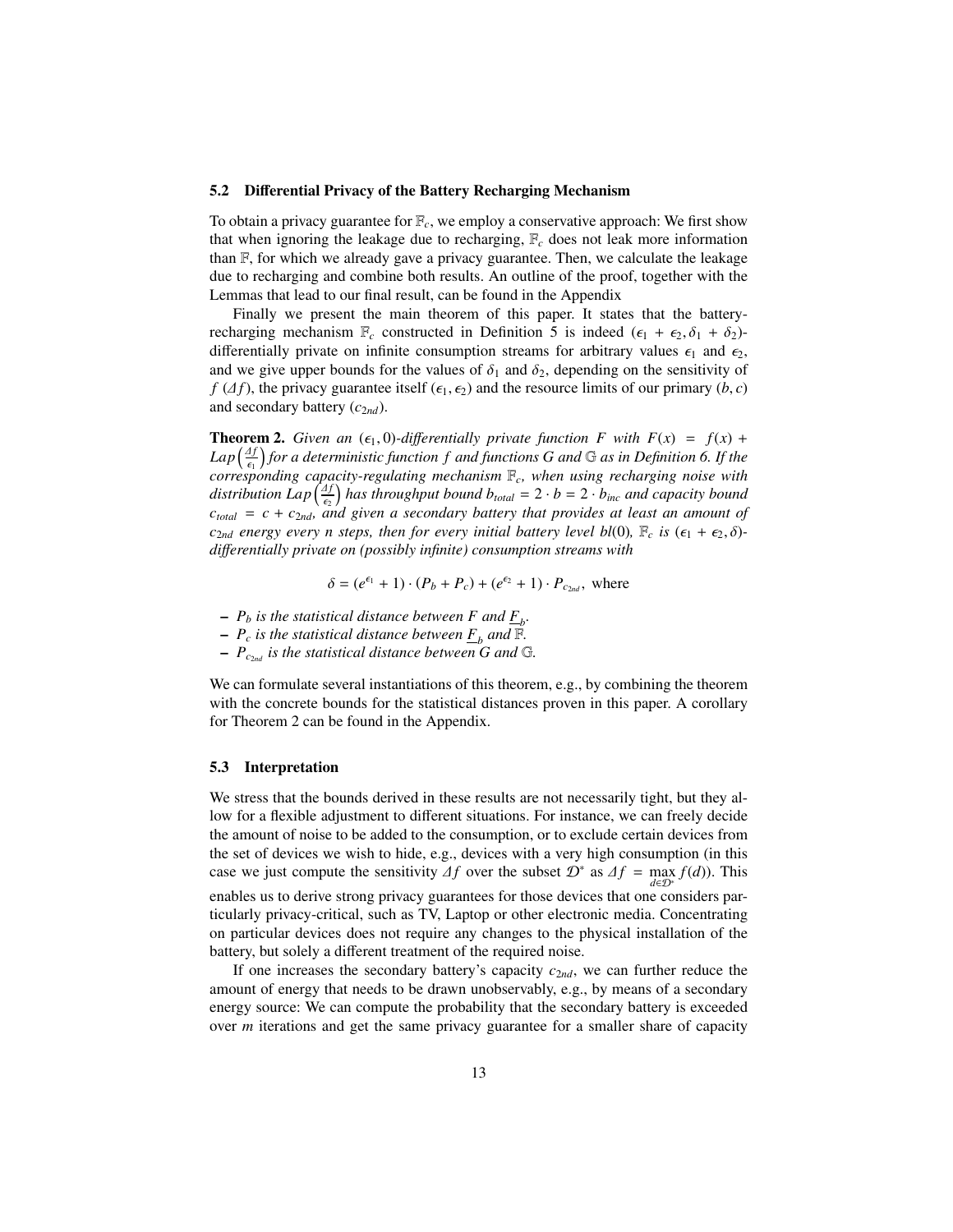

Fig. 2. Amount of capacity and throughput required, depending on the parameters  $\epsilon$ ,  $\delta$  and *n*.

per iteration. Using this technique and the bounds presented in this paper, the costs for restoring the battery status can (asymptotically) be reduced to  $2\frac{df}{\epsilon_2}$  for each restoring process.

# 6 Evaluation and Concrete Use Cases

In this section, we further highlight the relationship between the individual parameters (such as the battery's resource constraints and measurement time) and the obtained privacy guarantees. For the sake of illustration, we moreover explore a concrete, realistic use case and analyze which privacy guarantees can be achieved under which resource assumptions.

#### 6.1 Evaluation

Figure 2(a) displays the relationship between the required battery capacity and the privacy parameter  $\delta$  that can be guaranteed by applying Lemma 5. Similarly, Figure 2(b) shows the relationship between this capacity and the number of steps *n* for which the capacity has to be provided. In Figure 2(c) we depict the relationship between battery throughput and the obtained privacy guarantees. The values  $\delta$  in the graphs denote the amount of privacy loss we face for the considered parameters (see Theorem 2). For the graphs, we divided the values for capacity and throughput by the sensitivity ∆*f* of our consumption sum function. This allows to reason about the relation of the different parameters independent from the appliances themselves. If, e.g., a TV with a consumption of 130W is to be hidden and we aim at  $\varepsilon_1 = 0.33$  and  $\delta = 0.1$ , the battery has to have a throughput of at least about  $9 \cdot 130W$  per step (time in between two readings).

# 6.2 A Concrete Use Case: Hiding TV Activation and Content

For the sake of illustration, we finally investigate the concrete use case of hiding a TV device in the overall consumption stream. We consider three different TV devices with different power consumptions, and we strive for two different security guarantees for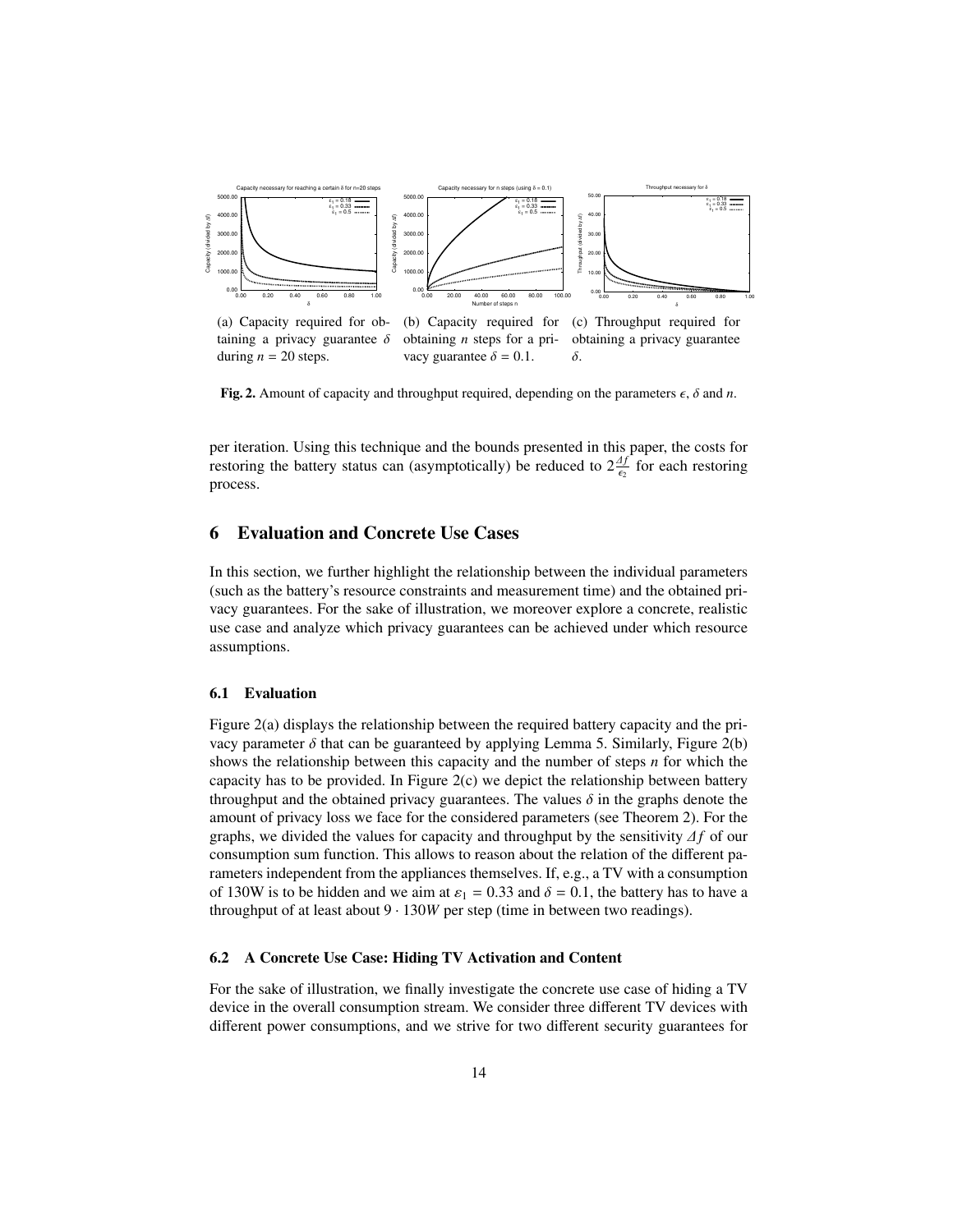each of these three devices: a) hiding TV activation, and b) hiding which TV program is being watched (while potentially still disclosing that the TV was turned on).

We assume a standard American household with an average consumption of about 30 kWh per day, according to the U.S. Energy Information Administration. Within this household, we consider the following three TV devices: (1) a 42" plasma TV with 335W, (2) a 29" CRT TV with 130W, and (3) a 19" LCD TV with 36W. In the following we write <sup>∆</sup><sup>1</sup> *<sup>f</sup>* to denote the sensitivity we have when to hide the plasma TV, and similarly <sup>∆</sup><sup>2</sup> *<sup>f</sup>* for the CRT TV and <sup>∆</sup><sup>2</sup> *<sup>f</sup>* for the LCD TV. We will work with the following parameters: The smart meter sends the current load sum every  $\Delta t = 5$  minutes, which corresponds to one of the most commonly used time intervals in smart meterings [20]. We consider an off-the-shelf rechargeable battery, and we assume that the throughput of the battery is sufficiently high so that the battery can be fully discharged within one hour. We consider an additional resource consumption of 3 kWh per day to recharge the secondary battery.

Hiding TV Activation In this setting, we wish to hide if the TV was activated or not. This means that we calibrate the sensitivity ∆ *<sup>f</sup>* to the net load of the TV. Naturally, this also hides which TV program is being watched. We show results for the case where only the TV program is hidden in the following example. As a by-product, this approach also hides all appliances that use at most as much energy as the TV.

For our computation we hence obtain the following parameters:  $\Delta_1 f = 335W \cdot \Delta t \approx$  $28Wh$ ,  $\Delta_2 f = 130W \cdot \Delta t \approx 11Wh$ , and  $\Delta_3 f = 36W \cdot \Delta t = 3Wh$ . The values for  $\delta$  heavily depend on the selection of  $\epsilon$ . Note that the optimal choice of *n* and the optimal relation of  $\epsilon_1$  to  $\epsilon_2$  also depend on  $\epsilon$ ; additionally the choice of *n* can influence the guarantees. We aim to achieve a privacy guarantee of  $(0.33, 0.1)$ -differential privacy in this example; hence we can choose  $\epsilon_1 \ge 0$  and  $\epsilon_2 \ge 0$  freely as long as  $\epsilon_1 + \epsilon_2 \le 0.33$ . We can even choose *n* freely, which denotes the number of steps between consecutive rechargings.

We exemplarily show several sample calculations (the parameters  $\epsilon_1$ ,  $\epsilon_2$ , and *n* have been determined experimentally to obtain improved results for the individual scenarios):

- (1) For the 42" plasma TV with 335W, we set  $\epsilon_1 \approx 0.13$  and  $\epsilon_2 \approx 0.20$  and *n* to 60 (i.e., we restore the battery status every 5 hours). We then obtain (0.33, <sup>0</sup>.1)-differential privacy if one uses a battery with 11*kWh* or more.
- (2) For the 29" CRT TV with 130W, we set  $\epsilon_1 \approx 0.15$  and  $\epsilon_2 \approx 0.18$  and *n* to 50 (i.e., we restore the battery status every 4.17 hours). We then obtain (0.33, <sup>0</sup>.1)-differential privacy if one uses a battery with 3.7*kWh* or more.
- (3) For the 19" LCD TV with 36W, we set  $\epsilon_1 \approx 0.21$  and  $\epsilon_2 \approx 0.12$  and *n* to 10 (i.e., we restore the battery status every 50 minutes). We then obtain (0.33, <sup>0</sup>.1)-differential privacy if one uses a battery with 0.82*kWh* or more.

Hiding which TV Program is Watched In this setting, we wish to hide the actual TV program that is being watched (but we do not intend to hide the activation of the TV per se). The program displayed on a TV influences the energy consumption because brighter scenes require a larger consumption of energy. We thus calibrate the sensitivity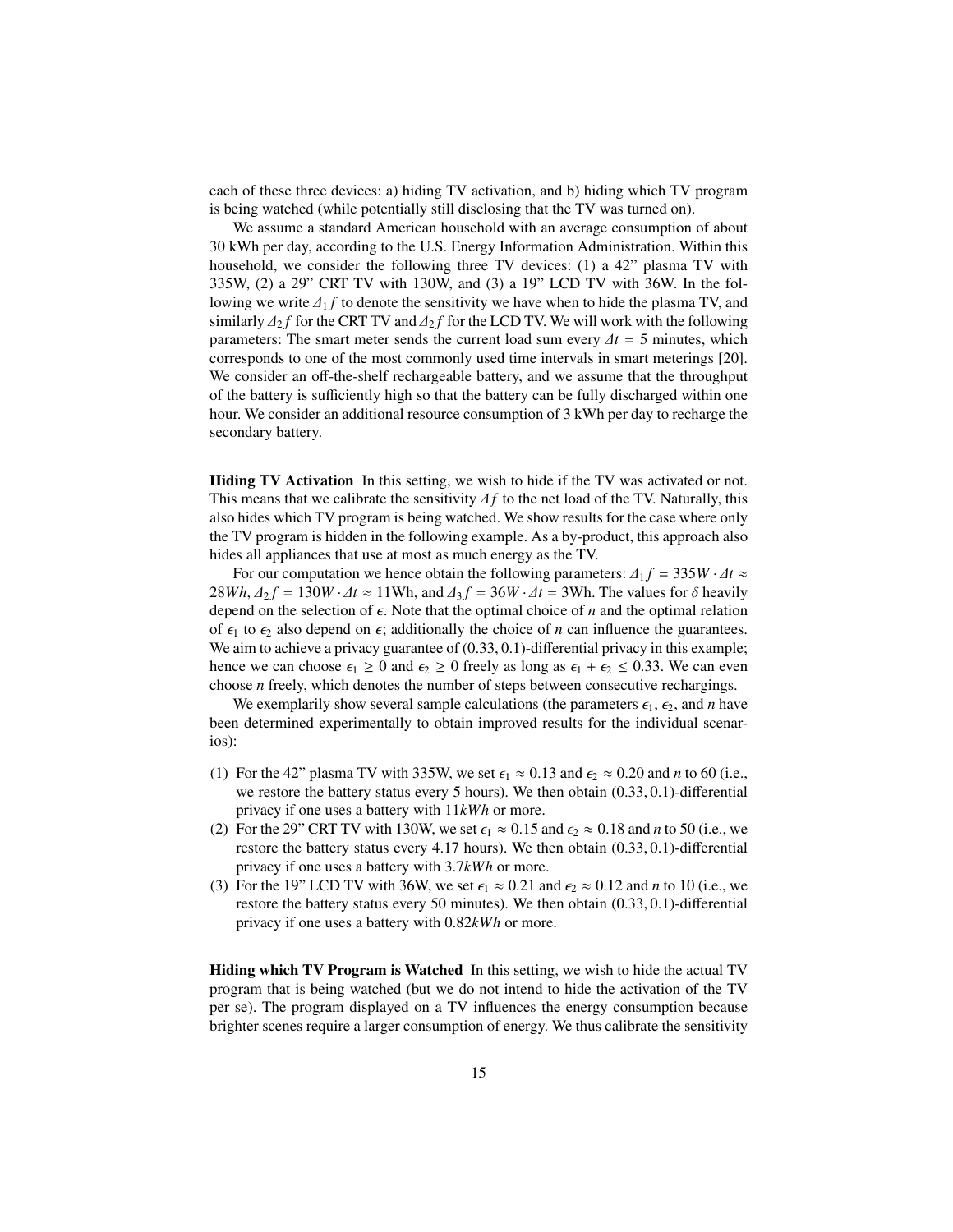to the maximum difference between two TV programs, which is the difference between displaying a white and a dark screen. Note that for our LCD screen we assume that there is at least one non-black pixel, as otherwise the light bulb is turned off completely, resulting in a significantly larger difference in terms of consumption. (If we wanted to cover this case, we would have to use a larger value for the sensitivity.) Consequently, the sensitivity now has to only account for the maximal difference in power consumption of the individual TVs:

- (1) For the 42" plasma TV with 335W, the maximal difference in power consumption based on the program is at most 130W (obtained from a power consumption fact sheet for the respective TV); thus  $\Delta_1 f \approx 11Wh$ . We set  $\epsilon_1 \approx 0.15$  and  $\epsilon_2 \approx 0.18$ and *n* to 50 (i.e., we restore the battery status every 4.17 hours). We then obtain (0.33, <sup>0</sup>.1)-differential privacy if one uses a battery with 3.7*kWh* or more.
- (2) For the 29" CRT TV with 130W, the maximal difference in power consumption based on the program is at most 46W (fact sheet); thus  $\Delta_2 f \approx 2.3Wh$ . We set  $\epsilon_1 \approx 0.19$  and  $\epsilon_2 \approx 0.14$  and *n* to 10 (i.e., we restore the battery status every 50 minutes). We then obtain (0.33, <sup>0</sup>.1)-differential privacy if one uses a battery with <sup>1</sup>.2*kWh* or more.
- (3) For the 19" LCD TV with 36W, the maximal difference in power consumption based on the program is at most 2*W* (fact sheet); thus  $\Delta_3 f = 0.167Wh$ . We set  $\epsilon_1 \approx 0.26$  and  $\epsilon_2 \approx 0.07$  and *n* to 10 (i.e., we restore the battery status every 50 minutes). We then obtain (0.33, <sup>0</sup>.1)-differential privacy if one uses a battery with <sup>0</sup>.04*kWh* or more.

# 7 Discussion

Adversary model In our model, in contrast to other solutions, the smart meter is not trusted. We consider a smart-meter adversary that has access to the power consumption of a household and that can make regular readings of this consumption. This adversary is, in a sense, honest-but-curious. The battery can be bought and installed by the consumer itself, without the need of any cooperation from the smart meter or the electricity company.

Privacy guarantees With our solution we can give (mathematically) strong privacy guarantees. However, the interpretation of these results is not trivial.

Formally we can only guarantee to hide a single activation of a single device. In practice, a realistic adversary can not keep track of all other device activations, which means that the uncertainty of an adversary covers more than one activation. However, we can only expect to hide which device (from a set of not-too-greedy devices) was activated and when. If the consumer in question follows a daily routine with almost no variation, our adversary can find out this routine. Moreover our solution does not hide the large bulk of device activations. The adversary might still be able to infer whether or not the consumer is at home (large consumption) or not (small consumption). Our solution does, however, counter many practical attacks, as the addition of random noise makes it hard to analyze the data. The parameters  $(\Delta_f, \epsilon)$  should be modified whenever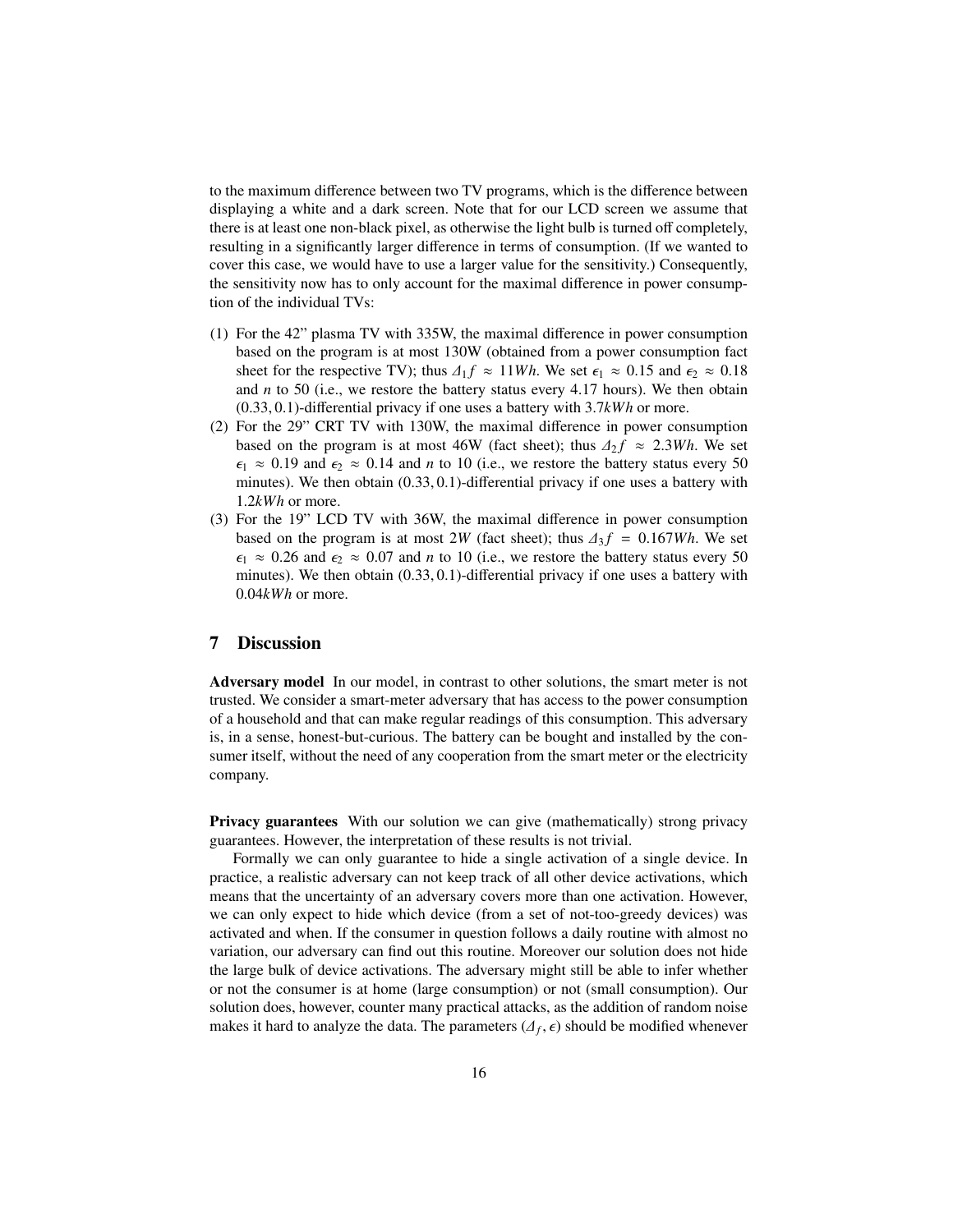the privacy policy of a consumer changes, which might be, e.g., after buying a new TV, if this TV consumes more energy.

Hiding the total consumption sum for several (say *k*) points in time, e.g., by setting  $\Delta_f \approx k$ · total consumption, naturally is much more expensive. We consider this out of scope for our solution.

Usefulness Since our solution adds the noise not to a numerical value, but to the actual consumption of the consumer, the readings of the smart meter are not influenced. In contrast to other works on smart meters, in our case there is no difference between the actual consumption and the smart meter readings (and outputs, if the smart meter is honest).

Thus, in our case the common measure of "usefulness" that is often used when analyzing the practical value of differential privacy should be defined differently. We suggest discussing the practical feasibility of our solution.

Practical feasibility The Laplacian noise generation can be done efficiently by applying a relatively simple function to a (normal, uniform) random or pseudorandom variable. The generation of large quantities of noise is stressful for a battery and will in practical use most likely result in a reduced life-time of the battery. We could envision a solution that uses capacitors instead of (or additionally to) a battery to improve the life-cycle of the battery.

In contrast to works that rely on modifying the smart meter, our solution does not come without cost, as installing a sufficiently large battery might be expensive. However, since our solution does not require cooperation, the decision about applying this solution can be made by each individual consumer.

### 8 Conclusions

We have proposed a novel technique for provably hiding sensitive power consumption information in the overall power consumption stream. Our technique relies on a rechargeable battery that is used to modify the household's power consumption by adding or subtracting noise (i.e., increasing or decreasing power consumption), in order to establish strong privacy guarantees in the sense of differential privacy. To achieve these privacy guarantees in realistic settings, we have investigated the influence of, and the interplay between, capacity and throughput bounds that batteries face in reality. Based on these observations, we have proposed an integrated method based on noise cascading that allows for recharging the battery on-the-fly so that differential privacy is retained, while adhering to capacity and throughput constraints, and while keeping the additional consumption of energy induced by our technique to a minimum.

# **References**

1. Energy independence and security act of 2007. *One Hundred Tenth Congress of the United States of America*, 2007.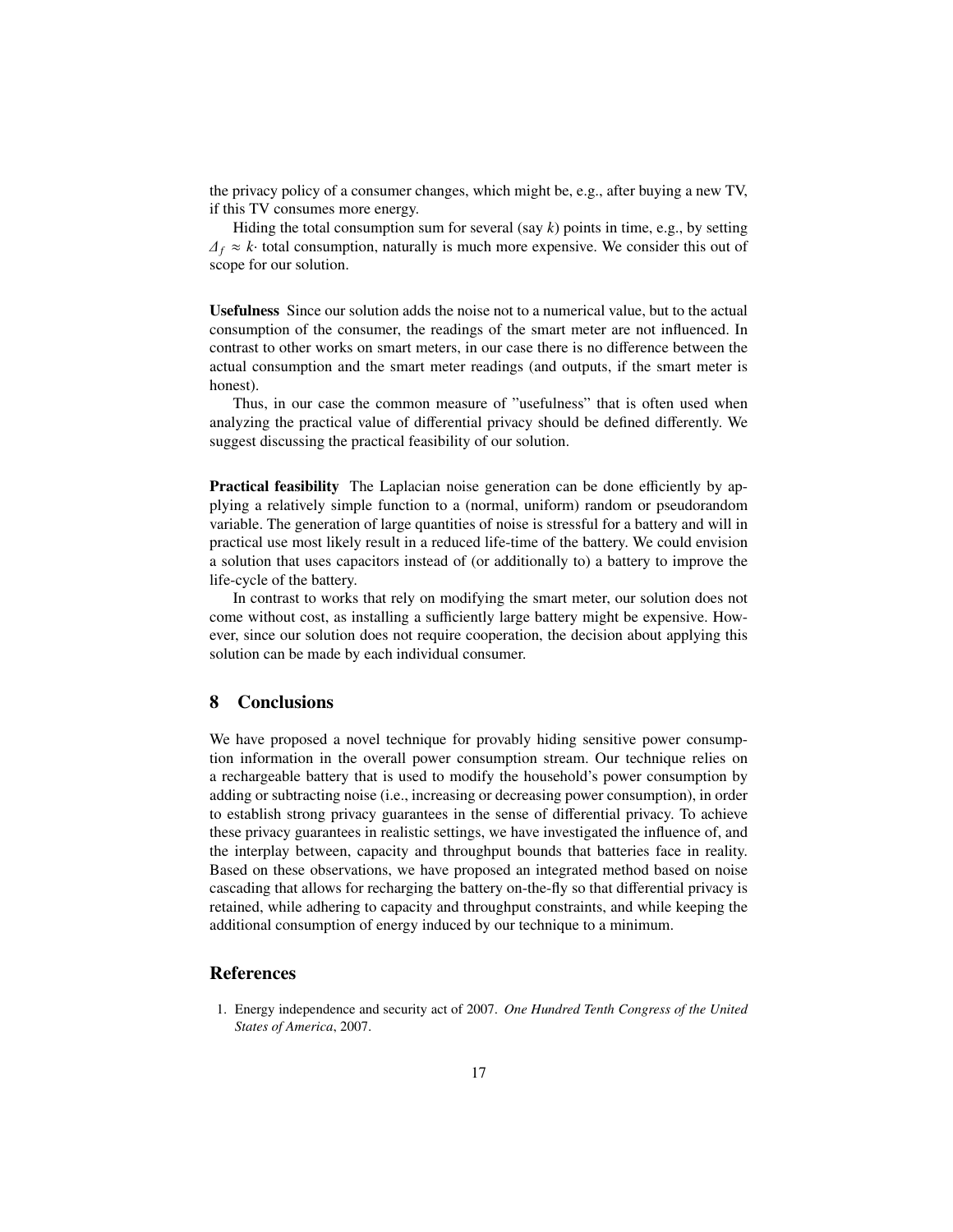- 2. Directive 2009/72/ec of the european parliament and of the council. *O*ffi*cial Journal of the European Union*, 2009.
- 3. G. Acs and C. Castelluccia. I have a dream! (differentially private smartmetering). In *Proc. 13th Information Hiding Conference (IH)*, volume 5806 of *LNCS*, pages 118–132. Springer, 2011.
- 4. G. Acs, C. Castelluccia, and W. Lecat. Protecting against physical resource monitoring. In *Proc. 10th annual ACM workshop on Privacy in the electronic society (WPES)*, pages 23–32. ACM, 2011.
- 5. R. Anderson and S. Fuloria. On the security economics of electricity metering. In *Workshop on the Economics of Information Security (WEIS)*, 2010.
- 6. R. Anderson and S. Fuloria. Who controls the off switch? In *Proc. 1st IEEE International Conference on Smart Grid Communications (SmartGridComm)*, pages 96–101. IEEE Press, 2010.
- 7. M. Baranski and J. Voss. Detecting patterns of appliances from total load data using a dynamic programming approach. In *Proc. 4th IEEE International Conference on Data Mining (ICDM)*, pages 327–330. IEEE Press, 2004.
- 8. A. Cavoukian, J. Polonetsky, and C. Wolf. Smartprivacy for the smart grid: embedding privacy into the design of electricity conservation. *Identity in the Information Society*, 3:275– 294, 2010.
- 9. C. Cuijpers. No to mandatory smart metering: does not equal privacy. [Online] available at: http://vortex.uvt.nl/TILTblog/?p=54.
- 10. G. Danezis, M. Kohlweiss, and A. Rial. Differentially private billing with rebates. *Proc. 13th Information Hiding Conference (IH)*, 2011.
- 11. C. Dwork. Differential privacy. In *Automata, Languages and Programming*, volume 4052 of *LNCS*, pages 1–12. Springer, 2006.
- 12. C. Dwork, K. Kenthapadi, F. McSherry, I. Mironov, and M. Naor. Our data, ourselves: Privacy via distributed noise generation. In *Proc. 25th International Cryptology Conference (EUROCRYPT)*, volume 4004 of *LNCS*, pages 486–503. Springer, 2006.
- 13. F. Garcia and B. Jacobs. Privacy-friendly energy-metering via homomorphic encryption. In *Security and Trust Management*, volume 6710 of *LNCS*, pages 226–238. Springer, 2011.
- 14. U. Greveler, B. Justus, and D. Loehr. Hintergrund und experimentelle Ergebnisse zum Thema Smart Meter und Datenschutz. Technical report, Fachhochschule Münster, 2011.
- 15. G. Hart. Nonintrusive appliance load monitoring. *Proc. of the IEEE*, 80(12):1870–1891, 1992.
- 16. T.-H. Hubert Chan, E. Shi, and D. Song. Private and continual release of statistics. In *Automata, Languages and Programming*, volume 6199 of *LNCS*, pages 405–417. Springer, 2010.
- 17. K. Kursawe, G. Danezis, and M. Kohlweiss. Privacy-friendly aggregation for the smart-grid. In *Privacy Enhancing Technologies*, volume 6794 of *LNCS*, pages 175–191. Springer, 2011.
- 18. H. Lam, G. Fung, and W. Lee. A novel method to construct taxonomy electrical appliances based on load signatures. *IEEE Transactions on Consumer Electronics*, 53(2):653– 660, 2007.
- 19. C. Laughman, K. Lee, R. Cox, S. Shaw, S. Leeb, L. Norford, and P. Armstrong. Power signature analysis. *IEEE Power and Energy Magazine*, 1(2):56–63, 2003.
- 20. S. McLaughlin, P. McDaniel, and W. Aiello. Protecting consumer privacy from electric load monitoring. In *Proc. 18th ACM conference on Computer and communications security (CCS)*, pages 87–98. ACM, 2011.
- 21. R. Merritt. Stimulus: DoE readies \$4.3 billion for smart grid. *EE Times*, 2009.
- 22. A. Molina-Markham, P. Shenoy, K. Fu, E. Cecchet, and D. Irwin. Private memoirs of a smart meter. In *Proc. 2nd ACM Workshop on Embedded Sensing Systems for Energy-E*ffi*ciency in Building (BuildSys)*, pages 61–66. ACM, 2010.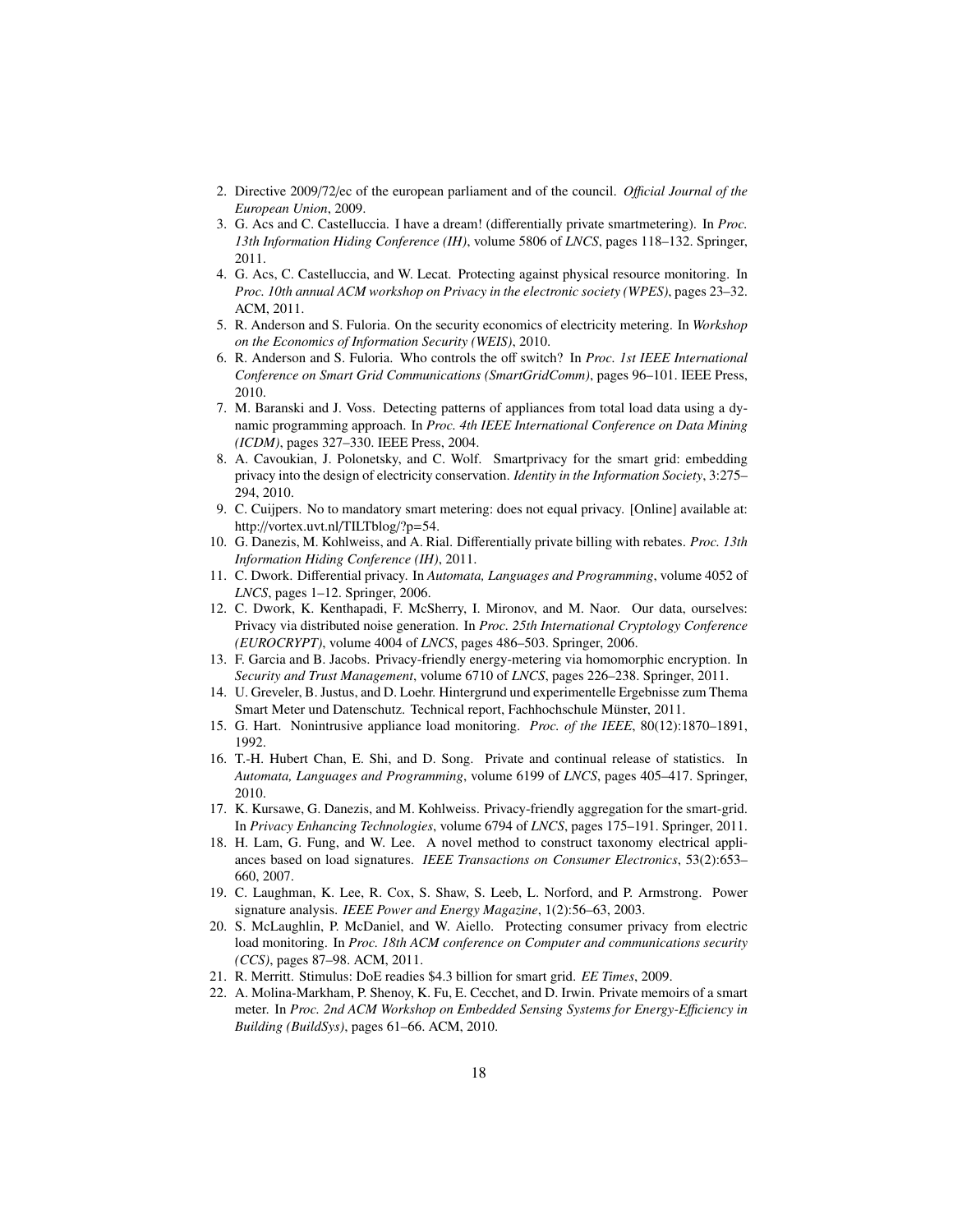- 23. T. S. G. I. Panel. Cyber security strategy and requirements. technical report 7628. *National Institute of Standards and Technology*.
- 24. E. L. Quinn. Privacy and the new energy infrastructure. *Social Science Research Network*, (09):1995–2008, 2009.
- 25. V. Rastogi and S. Nath. Differentially private aggregation of distributed time-series with transformation and encryption. In *Proc. 2010 international conference on Management of Data (SIGMOD)*, pages 735–746. ACM, 2010.
- 26. A. Rial and G. Danezis. Privacy-preserving smart metering. In *Proc. 10th annual ACM workshop on Privacy in the electronic society (WPES)*, pages 49–60. ACM, 2011.
- 27. E. Shi, T.-H. H. Chan, E. Rieffel, R. Chow, and D. Song. Privacy-preserving aggregation of time-series data. In *Proc. 18th Annual Network* & *Distributed System Security Symposium (NDSS)*, 2011.
- 28. D. Varodayan and A. Khisti. Smart meter privacy using a rechargeable battery: minimizing the rate of information leakage. In *Proc. IEEE International Conference on Acoustics, Speech, and Signal Processing (ICASSP)*, 2011.

# A Postponed details

We formalize the overall mechanism  $\mathbb{F}_c$  as follows:

Definition 5 (Battery-recharging Mechanism). *The* battery-recharging mechanism  $\mathbb{F}_c$  *on stream*  $\Phi = [\mathcal{D}_1, \mathcal{D}_2, \ldots]$  *behaves as follows:* 

- *1.* Determine the target level for recharging:  $x_{goal} = \frac{c}{2} bl(i) + R^*$ , where bl(*i*) *is the current battery level and R*<sup>∗</sup> *is the additional noise for battery recharging. The energy for R*<sup>∗</sup> *is either thrown away (if positive) or taken from the secondary battery (if negative). If*  $x_{goal} > 0$  *we are charging, if*  $x_{goal} < 0$  *we are discharging the battery.*
- *2. Initialize x<sup>a</sup>* = 0*, a counter evaluating the progress we made for reaching our target level.*
- *3. Now simulate* **F** *on*  $Φ$  *for n steps, internally using a simulated battery level bl' starting with bl*(*i*)' =  $\frac{c}{2}$ *, but with the following additional computations:* 
	- *The amount xinc we want to restore in each step is binc, but at most as much as we need to reach*  $x_{goal}$  *with*  $x_a + x_{inc} = x_{goal}$ *. If the target level has already been reached,*  $x_{inc} = 0$ .
	- *We output* <sup>F</sup>*c*(D*i*) <sup>=</sup> *max*(0, <sup>F</sup>(D*i*) <sup>−</sup> *<sup>x</sup>inc*)*. We cap the output at* <sup>0</sup> *to avoid discarding energy.*
	- *The amount of energy by which the battery is restored is added to xa.* 5
	- $-$  As soon as either the real battery level bl or the simulated battery level bl' *would exceed the capacity in either direction, we stop adding noise.*
- *4. Go to 1), reinitialize the variables and repeat the process.*

# B Towards Differentially Private Smart Metering with Battery **Recharging**

To bound the information leakage in the recharging process, the overall proof proceeds as follows. We first define the so-called *summing* function *g* that sums up the consumption of all devices in a given stream, without taking noise into account. We then show

<sup>&</sup>lt;sup>5</sup> This can be different from  $x_{inc}$ , when, e.g.,  $\mathbb{F}(\mathcal{D}_i) - x_{inc}$  is negative.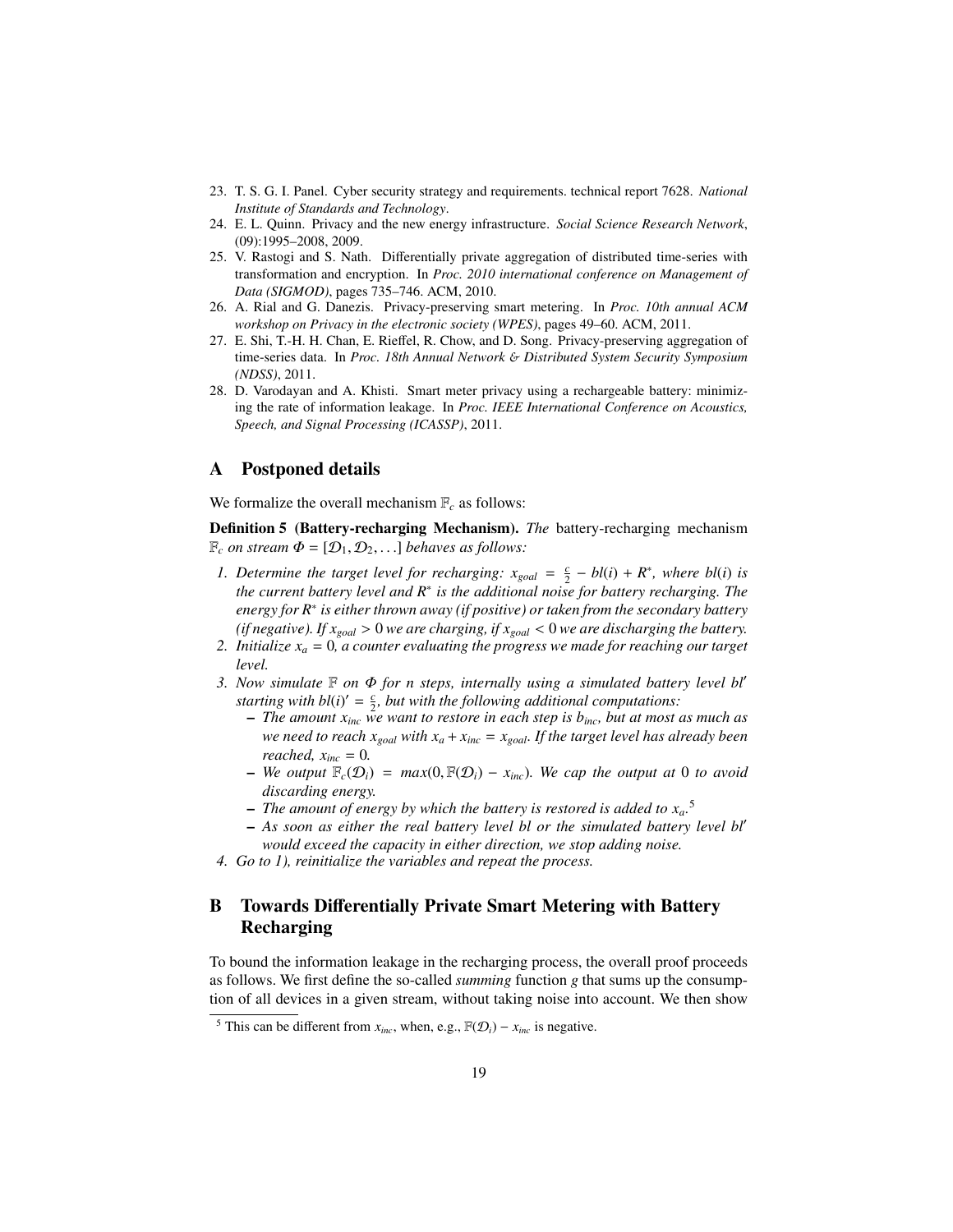that *f* and its summing function have the same sensitivity. After that, we define a differentially private version *G* of this summing function by adding Laplacian noise; finally, we derive a capacity-bounded version G from *G* that leaks as much information as our recharging process and that respects the capacity constraints of the second battery.

To establish the differential privacy for  $\mathbb{F}_c$ , we show that the output of  $\mathbb{F}_c$  can be computed from the outputs of  $\mathbb F$  and  $\mathbb G$ . The overall proof structure to show  $\mathbb F_c$  differentially private is depicted in Figure 3.

To bound the leakage in the recharging process, our proof proceeds as follows. We define a recharging leakage function  $g$  on streams  $\Phi$ , that sums over the consumption of all devices in the steps in the *n* preceeding the recharging process.<sup>6</sup> For the  $k$ 'th recharging process, we thus have

$$
g_k(\Phi) = \sum_{j=(k-1)n+1}^{k.n} f(\mathcal{D}_j).
$$

Adding noise to *g* yields a differentially private, so-called *n-sumning function with noise G*; we draw the required noise  $r_k$  from the secondary battery. This battery, analogously to our primary battery, has a finite capacity  $c_{2nd}$ . As for the main consumption, we define the *bounded variant* G of *G* that respects the capacity bound. We show that the information leakage in the recharging process is equal to the information leaked by G.

In contrast to  $F$ , we do not impose any explicit throughput bound, but only require that the throughput is large enough such that the secondary battery can provide the full amount of  $c_{2nd}$  over a period of *n* steps (the time in between two recharging processes). Another difference is that in contrast to the noise added at every step in time, it suffices here to only add noise once every *n* steps. We assume the battery to be recharged in at most *n* steps.

Definition 6 (Recharging Leakage Functions). *For a deterministic function f with sensitivity*  $\Delta f$ , a privacy parameter  $\epsilon_2$  and a capacity limit  $c_{2nd}$ *, we define the corresponding n*-summing function with noise *G and its* bounded variant <sup>G</sup> *on streams* Φ *with infinite length, or a length that is a multiple of n, as follows: We have*  $G(\Phi)$  =  $[G_1, G_2, G_3, \ldots]$  *and*  $\mathbb{G}(\Phi) = [\mathbb{G}_1, \mathbb{G}_2, \mathbb{G}_3, \ldots]$ *, respectively, where* 

$$
G_k = \left(\sum_{j=(k-1)\cdot n+1}^{k\cdot n} f(\mathcal{D}_j)\right) + r_k \text{ with } r_k \leftarrow Lap\left(\frac{\Delta f}{\epsilon_2}\right),
$$

$$
\mathbb{G}_k = \left(\sum_{j=(k-1)\cdot n+1}^{k\cdot n} f(\mathcal{D}_j)\right) + \begin{cases} c_{2nd} & \text{if } r_k > c_{2nd} \\ -c_{2nd} & \text{if } r_k < -c_{2nd} \\ r_k & \text{otherwise.} \end{cases}
$$

Since the noise is drawn according to the Laplacian distribution and of the necessary magnitude, *G* is  $(\epsilon_2, 0)$ -differentially private. For G we use the statistical distance again.

<sup>&</sup>lt;sup>6</sup> We have  $\Delta g = \Delta f$  since two neighboring streams may differ in only one point in time by only one device; thus only one summand may differ by at most  $\max_{d \in \mathcal{D}} (f(d)) = \Delta f$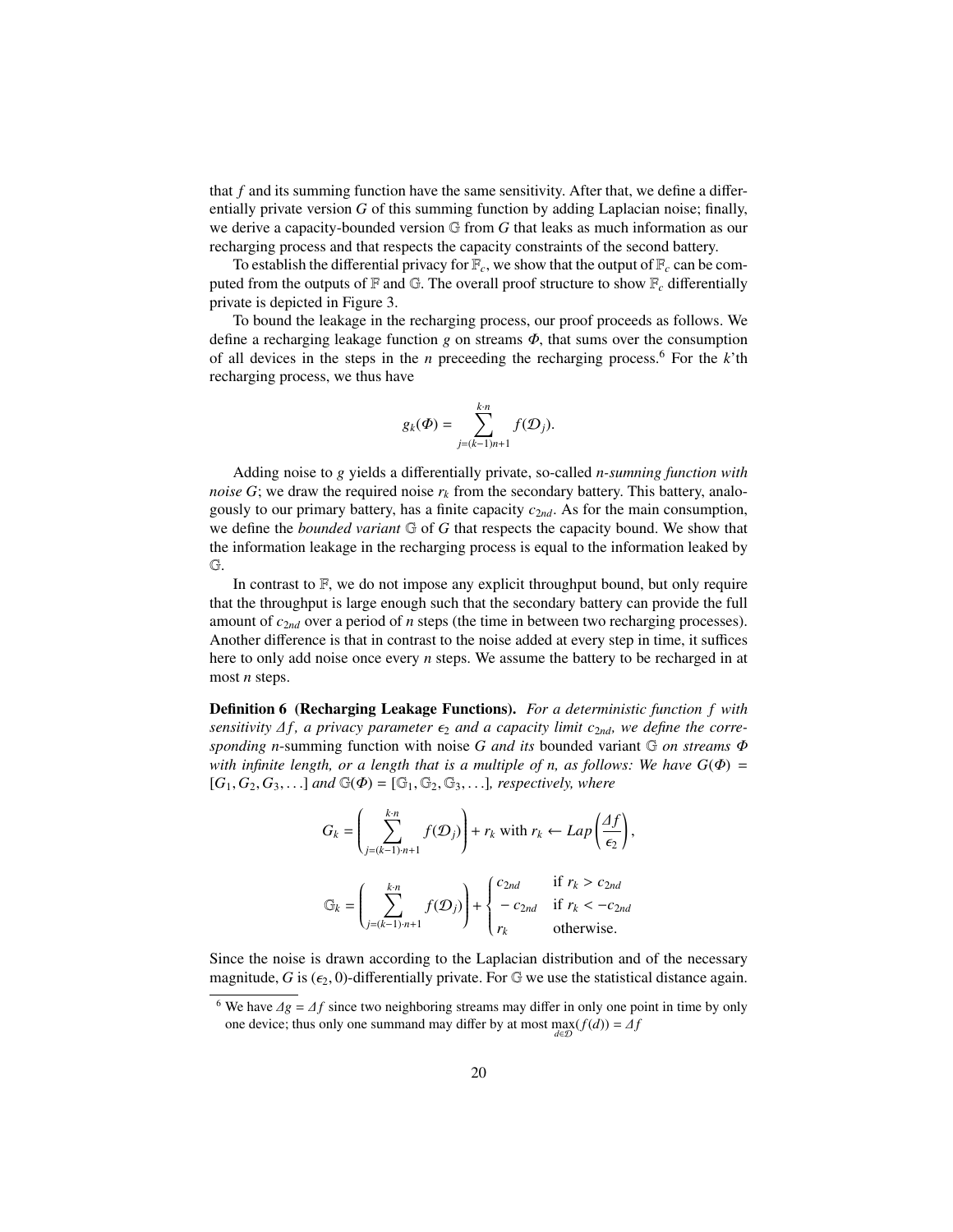Similar to  $F_b$ , the statistical distance between G and G can be estimated with the probability that the Laplacian noise exceeds  $c_{2nd}$ . We do not repeat this result (Lemma 2) but instead directly give a concrete bound for the statistical distance:

Lemma 6. *For all streams* Φ *of length n, the statistical distance between G and* <sup>G</sup> *as defined in Definition 6 is bounded by*

 $d(G(\Phi), \mathbb{G}(\Phi)) = e^{-\frac{c_{2nd} \cdot \epsilon_2}{\Delta f}}$ 

Note that by using Lemma 1 we can directly prove differential privacy for G. Since one can easily compute  $\mathbb{F}_c$  from  $\mathbb F$  and  $\mathbb G$ , we can combine the individual results for  $\mathbb F$  and  $\mathbb G$ to achieve an overall result for  $\mathbb{F}_c$ :



Fig. 3. Simplified overview of our proof. Here  $(\epsilon, \delta)$ -DP stands for  $(\epsilon, \delta)$ -differentially private.

#### B.1 Obtaining Differential Privacy for the Overall Process

For arguing that  $\mathbb{F}_c$  is differentially private, we have investigated the information leaked by both the measured consumption  $F$  (without considering battery recharging) and by the battery recharging mechanism G separately in Section 5. We now combine them in the standard manner by the *combining mechanism H* as follows:

Definition 7 (Combining Mechanism). *Given a mechanism* F *as in Definition 3 and a mechanism* G *as in Definition 6, we define the corresponding* combining mechanism *H as*

$$
H(\varPhi)=(\mathbb{F}(\varPhi),\mathbb{G}(\varPhi)),
$$

where the battery level for  $\mathbb F$  is assumed to be reset to  $\frac{c}{2}$  every n steps.

Following the reasoning of the combination result in [12] (Theorem 1), we obtain that *H* satisfies  $(\epsilon_1 + \epsilon_2, \delta_1 + \delta_2)$ -differential privacy.

Until now we have only stated that *H* is useful for computing  $\mathbb{F}_c$ . We now show how to generate a closely related function  $H$  out of  $H$  to which our privacy guarantees can be transferred without loss. To define H, we subtract the sum of the corresponding *n* outputs  $\mathbb{F}(\mathcal{D}_i)$  from  $\mathbb{G}$ , which is easily computable out of *H*. This yields the difference between the sum of all outputs and the sum of the net consumption (plus one additional share of noise). This exactly corresponds to the amount *xgoal* in Definition 5 by which we want to restore the battery level.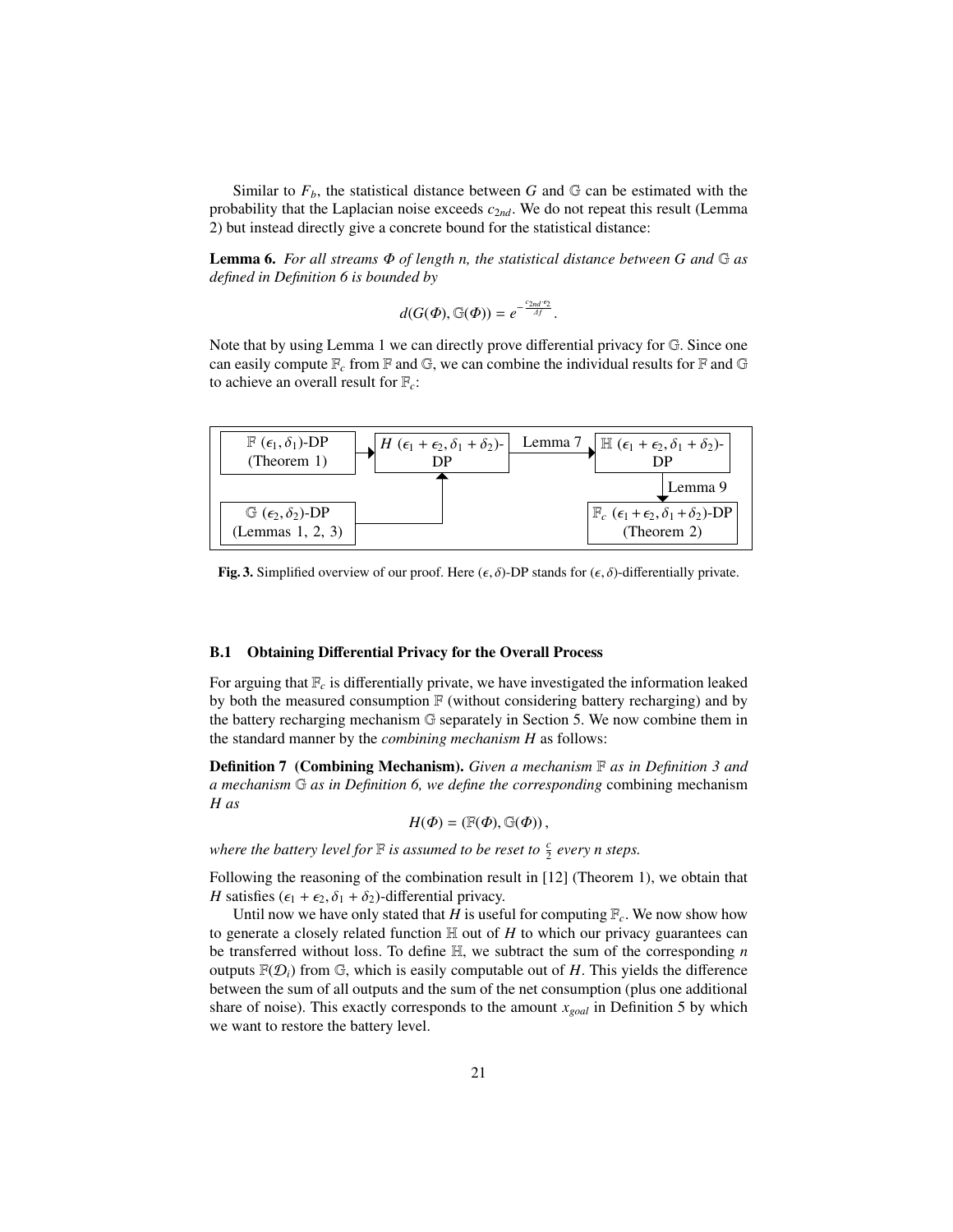Definition 8. *Let* H *be defined as*

$$
\mathbb{H}(\varPhi)=(\mathbb{F}(\varPhi),\mathbb{G}^*(\varPhi))
$$

*where in*  $\mathbb{G}^*$  *each*  $\mathbb{G}_k^*$  *is defined as*  $\mathbb{G}_k - \sum_{j=(k-1)\cdot n+1}^{k\cdot n} \mathbb{F}(\mathcal{D}_j)$  *and where for*  $\mathbb F$  *the battery level is assumed to be reset to*  $\frac{c}{2}$  *every n steps.* 

Since this computation can be done by every observer as well, we obtain the following lemma.

**Lemma 7.** *Given a function*  $H = (\mathbb{F}, \mathbb{G})$  *with*  $\mathbb{F}$  *as in Definition* 3 *and*  $\mathbb{G}$  *as in Definition 6. If H satisfies* ( $\epsilon_1 + \epsilon_2$ ,  $\delta_1 + \delta_2$ )-differential privacy, then H, as defined in Definition 8, *satisfies*  $(\epsilon_1 + \epsilon_2, \delta_1 + \delta_2)$ *-differential privacy.* 

We now combine the results established in this section and show that the output F*<sup>c</sup>* can indeed be computed from the output of H without further knowledge. This allows us to imply an  $(\epsilon_1 + \epsilon_2, \delta_1 + \delta_2)$ -differential privacy guarantee for  $\mathbb{F}_c$ .

In order to compute  $\mathbb{F}_c$  from  $\mathbb{H}$ , we first have to make sure that the mechanism  $\mathbb{F}_r$ , when used internally by  $\mathbb{F}_c$  (see Definition 5) entails the same output distribution as  $\mathbb F$ itself, when using the same consumption stream as input and using an initial battery level of  $bl(0) = \frac{c}{2}$ , as in Theorem 1.

**Lemma 8.** When starting with an arbitrary battery level  $r_0$ , the part  $\mathbb{F}$  of  $\mathbb{F}_c$  behaves as **F** would behave when initialized with  $bl(0) = \frac{c}{2}$ .

This also implies that the output distribution of the part  $\mathbb{F}$  of  $\mathbb{F}_c$  is independent of the initial battery level. Among other results, this allows us to generalize the privacy guarantees for  $\mathbb{F}_c$  to infinite streams.

**Lemma 9.** If  $\mathbb{H}$  is  $(\epsilon_1 + \epsilon_2, \delta_1 + \delta_2)$ -differentially private on (potentially infinitely long) *consumption streams, then*  $\mathbb{F}_c$  *is also* ( $\epsilon_1 + \epsilon_2$ ,  $\delta_1 + \delta_2$ )-differentially private on these *streams.*

# C Corollary (real numbers)

**Corollary 1.** *Given an* ( $\epsilon_1$ , 0)*-differentially private function* F with  $F(x) = f(x) + f(x)$  $Lap\left(\frac{df}{dx}\right)$  for a deterministic function f. If the corresponding capacity regulating mechanism  $\mathbb{F}_c$ , when using recharging noise with distribution  $\text{Lap}(\frac{df}{d})$  has throughput bound  $b_{total} = 2 \cdot b = 2 \cdot b_{inc}$  and capacity bound  $c_{total} = c + c_{2nd}$  with  $c \ge 2(n + t) \cdot \frac{df}{f}$  for *an arbitrary number t and given a secondary battery that provides at least an amount of c*<sub>2nd</sub> energy every n steps, then for every initial battery level bl(0),  $\mathbb{F}_c$  is ( $\epsilon_1 + \epsilon_2$ ,  $\delta$ )*di*ff*erentially private on (possibly infinite) consumption streams with*

$$
\delta = (e^{\epsilon_1} + 1) \cdot \left(e^{-\frac{b \cdot \epsilon_1}{df}} + \frac{2n}{t^2}\right) + (e^{\epsilon_2} + 1) \cdot e^{-\frac{c_{2nd} \cdot \epsilon_1}{df}}
$$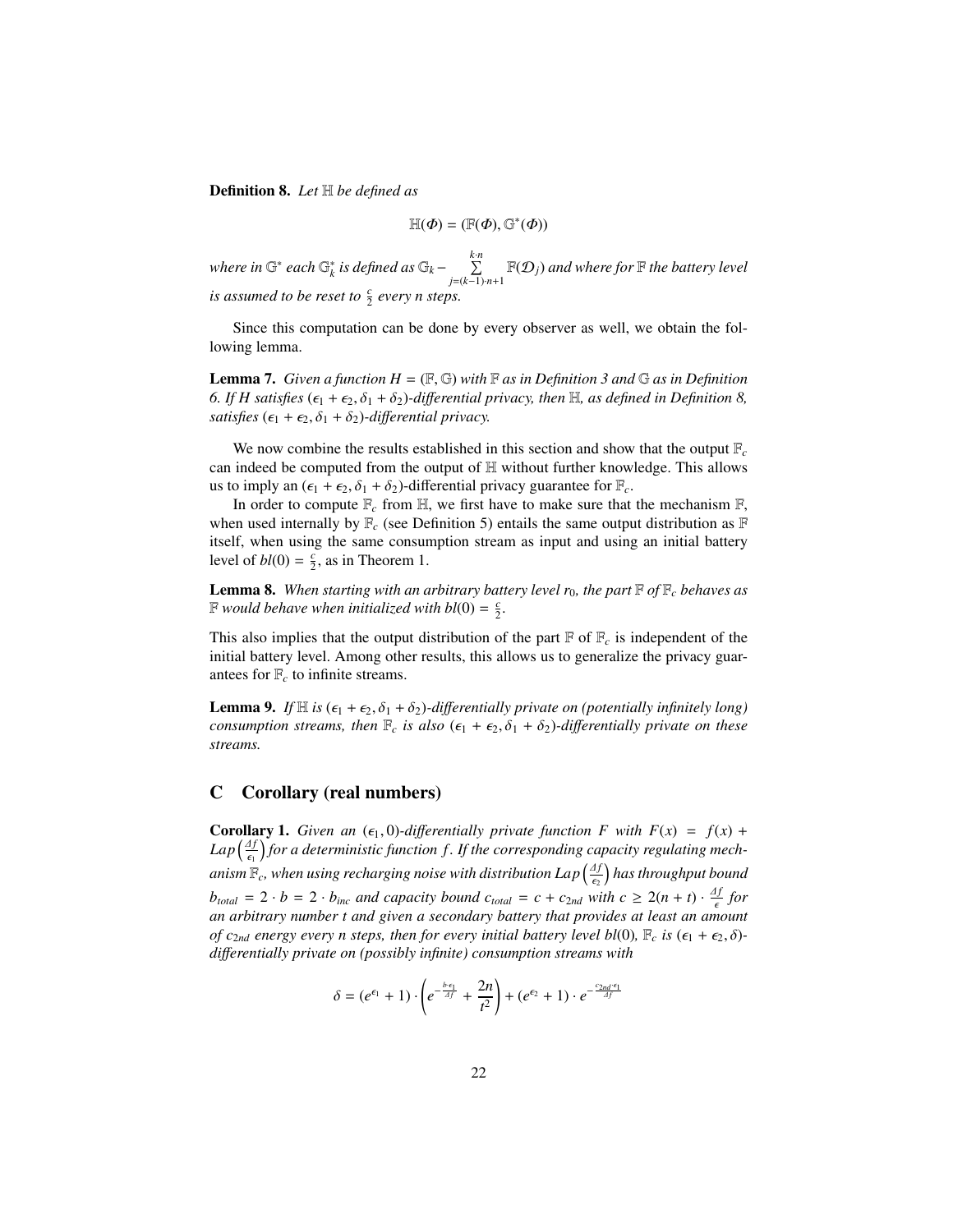# D Postponed Proofs

*Proof* (*Proof for Lemma 1*). Given a set *S* and a two neighboring elements *x* and *x'*.

$$
Pr[G(x) \in S] \n\leq Pr[F(x) \in S] + |Pr[F(x) \in S] - Pr[G(x) \in S]| \n\leq e^{\epsilon} \cdot Pr[F(x') \in S] + \delta_1 + |Pr[F(x) \in S] - Pr[G(x) \in S]| \n\leq e^{\epsilon} \cdot Pr[F(x') \in S] + \delta_1 + \delta_2 \n\leq e^{\epsilon} \cdot (Pr[G(x') \in S] + |Pr[F(x) \in S] - Pr[G(x) \in S]|) + \delta_1 + \delta_2 \n\leq e^{\epsilon} \cdot Pr[G(x') \in S]) + \delta_1 + (e^{\epsilon} + 1) \cdot \delta_2
$$

The second inequality follows from the fact that *F* is  $(\epsilon, \delta)$ -differentially private. The calculation shows that *G* is  $(\epsilon, \delta_1 + (e^{\epsilon} + 1)\delta_2)$ -differentially private.

*Proof (Proof for Lemma 2).* We have to prove the following two statements:

- i)  $\forall x, S$ .  $Pr[F_b(x) \in S] \leq Pr[F(x) \in S] + Pr[|R| > b],$ ii) <sup>∀</sup>*x*, *<sup>S</sup>*. *Pr*[*F*(*x*) <sup>∈</sup> *<sup>S</sup>* ] <sup>≤</sup> *Pr*[*Fb*(*x*) <sup>∈</sup> *<sup>S</sup>* ] <sup>+</sup> *Pr*[|*R*<sup>|</sup> <sup>&</sup>gt; *<sup>b</sup>*] ,
- 

For this proof we use the following notation:

- $-P<sub>F</sub>$  denotes  $Pr[F(x) ∈ S]; P<sub>F<sub>b</sub></sub>$  denotes  $Pr[F<sub>b</sub>(x) ∈ S].$
- $-P_{\pm}$  denotes  $Pr[F(x) = F_b(x)]$ , analogously for  $P_{\pm}$ .
- $-P_{A|=}$  denotes  $Pr[A|F(x) = F_b(x)]$ , analogously for  $P_{A|\neq}$ .
- We assume for the proof and for these probabilities in particular, that  $F_b(x)$  is computed out of  $f(x)$  and  $F(x)$ . Thus  $F$  and  $F_b$  use the same randomness.

First note that  $P_{\pm}$  is exactly equal to the probability  $Pr[|R| > b]$ . If R is larger than *b*, the noise is cut down by  $F_b$ , but not by  $F$ . This is the only possibility for  $F$  and  $F_b$  to differ. We first show i), given *x* and *S* :

$$
P_{F_b} = P_{F_b|=} \cdot P_{=} + P_{F_b|\neq} \cdot P_{\neq}
$$
  
=  $P_{F|=} \cdot P_{=} + P_{F_b|\neq} \cdot P_{\neq}$   
=  $P_{F|=} \cdot P_{=} + P_{F_b|\neq} \cdot P_{\neq} + P_{F|\neq} \cdot P_{\neq} - P_{F|\neq} \cdot P_{\neq}$   
=  $P_F + P_{F_b|\neq} \cdot P_{\neq} - P_{F|\neq} \cdot P_{\neq}$   
=  $P_F + P_{\neq} \cdot (P_{F_b|\neq} - P_{F|\neq})$   
 $\leq P_F + P_{\neq}$ 

Analogously we show ii):

$$
P_F = P_{F|=} \cdot P_{=} + P_{F|\neq} \cdot P_{\neq}
$$
  
=  $P_{F_b|=} \cdot P_{=} + P_{F|\neq} \cdot P_{\neq}$   
=  $P_{F_b|=} \cdot P_{=} + P_{F|\neq} \cdot P_{\neq} + P_{F_b|\neq} \cdot P_{\neq} - P_{F_b|\neq} \cdot P_{\neq}$   
=  $P_{F_b} + P_{F|\neq} \cdot P_{\neq} - P_{F_b|\neq} \cdot P_{\neq}$   
=  $P_{F_b} + P_{\neq} \cdot (P_{F|\neq} - P_{F_b|\neq})$   
 $\leq P_{F_b} + P_{\neq}$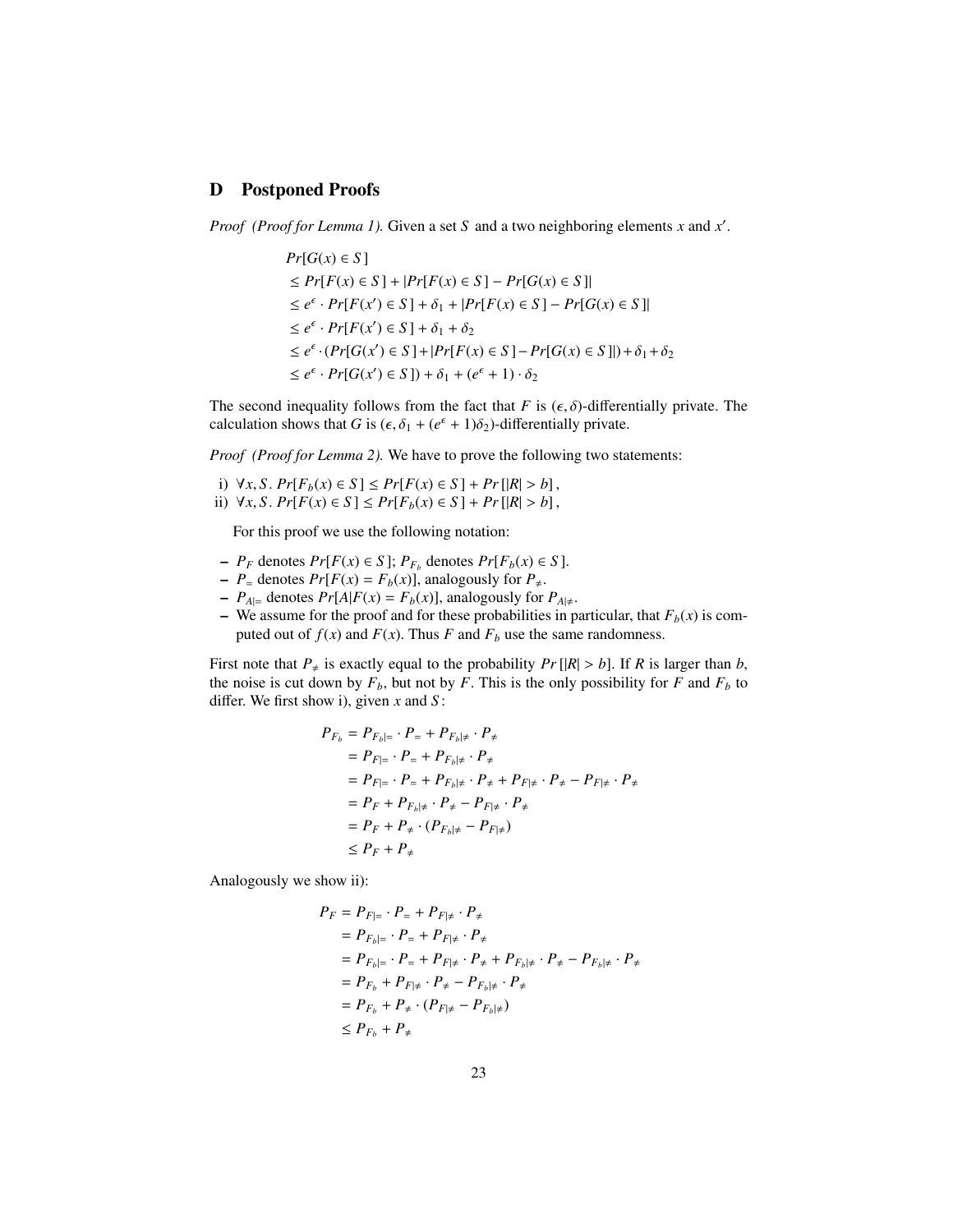Thus, the statistical distance as defined by Definition 4 is at most

$$
d(F(x), F_b(x)) \le Pr\left[|R| > b\right].
$$

*Proof* (*Proof for Lemma 3*). When regarding the noise as a random variable  $Lap\left(\frac{df}{\epsilon}\right)$ , which has variance  $\frac{2 \cdot (\Delta f)^2}{\epsilon^2}$  we can apply the following variant of the Chebyshe  $\frac{2Jf^2}{\epsilon^2}$  we can apply the following variant of the Chebyshev-<br>ield this result: Given a random variable Y with variance  $\sigma^2$ inequality to directly yield this result: *Given a random variable X with variance*  $\sigma^2$ .<br>For any  $k \in \mathbb{R}^+/\{0\}$  we have that: *For any*  $k \in \mathbb{R}^+$  /{0} *we have that:* 

$$
Pr\left[|X - E[X]| \ge k^2\right] \le \frac{\sigma^2}{k^2},
$$

*where E*[*X*] *denotes the expected value of X.*

*Proof (Proof for Lemma 4)*. The difference between  $\mathbb{F}$  and  $\underline{F}_b$  is solely in the fact that F keeps track of the battery level *bl* and reduces the noise whenever it would exceed the capacity bound. Given a consumption stream  $\phi$  of length *n* and a set *S*,

$$
\begin{aligned} & \left| Pr[\mathbb{F}(\Phi) \in S] - Pr[\underline{F}_b(\Phi) \in S] \right| \\ &\leq Pr[\exists k \in \{1, \dots, n\}, \mathbb{F}(\mathcal{D}_k) \neq \underline{F}_b(\mathcal{D}_k)] \\ &\leq Pr\left[ \exists k \in \{1, \dots, n\}, \left| \sum_{j=1}^k \left( \underline{F}_b(\mathcal{D}_j) - f(\mathcal{D}_j) \right) \right| > \frac{c}{2} \right] \end{aligned}
$$

The claim of the lemma follows.

*Proof (Proof for Lemma 5).* Recall that  $Lap(\frac{1}{\lambda})$  has the following probability density function:

$$
Lap(s, x) = \frac{\lambda}{2} \begin{cases} exp(x\lambda) & if x < 0\\ exp(-x\lambda) & if x \ge 0 \end{cases}
$$

Taking the absolute value leads to the exponentially distributed probability density function:

$$
|Lap(s,x)| = \lambda \cdot e^{-x\lambda}
$$

which for  $\lambda = \frac{\epsilon_1}{4f}$  has the expected value  $\frac{4f}{\epsilon_1}$ . Thus, the expected value of the sum is

$$
E\left[\sum_{i=1}^{n} \left| Lap\left(\frac{\Delta f}{\epsilon_1}\right) \right| \right] = n \cdot \frac{\Delta f}{\epsilon_1}.
$$

The variance of  $\left| Lap\left(\frac{df}{\epsilon_1}\right) \right|$  is  $2 \cdot \left(\frac{df}{\epsilon_1}\right)$ <br>uncorrelated we have for the sum: uncorrelated we have for the sum:  $\epsilon$ <sub>1</sub>  $\int_0^2$ , but since the individual random variables are

$$
var\bigg(\sum_{i=1}^{n} \bigg| Lap\bigg(\frac{\Delta f}{\epsilon_1}\bigg) \bigg| \bigg) = 2n \cdot \bigg(\frac{\Delta f}{\epsilon_1}\bigg)^2.
$$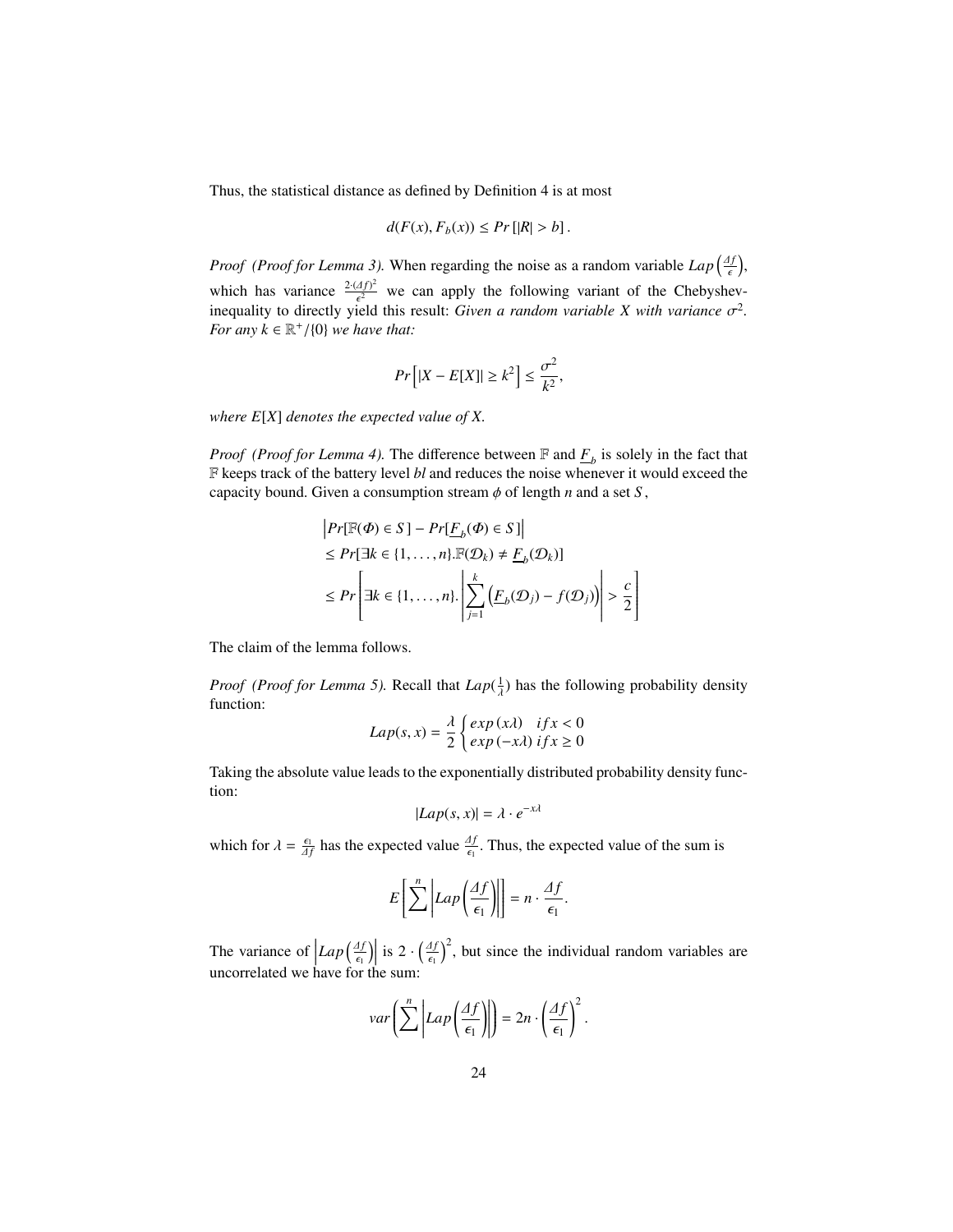For the following computation, we abbreviate  $\sum_{\epsilon_1}^n |Lap\left(\frac{df}{\epsilon_1}\right)|^2$  $\epsilon$  $\left| \right|$  by  $X_n$  for reasons of readability.

$$
Pr\left[X_n \ge 2 \cdot n \cdot \frac{df}{\epsilon_1}\right]
$$
  
\n
$$
\leq Pr\left[\left|X_n - n \cdot \frac{df}{\epsilon_1}\right| \geq n \cdot \frac{df}{\epsilon_1}\right]
$$
  
\n
$$
= Pr\left[\left|X_n - E[X_n]\right| \geq n \cdot \frac{df}{\epsilon_1}\right]
$$
  
\n
$$
\leq \frac{var(X_n)}{\left(n \cdot \frac{df}{\epsilon_1}\right)^2}
$$
  
\n
$$
\leq \frac{2n \cdot \left(\frac{df}{\epsilon_1}\right)^2}{\left(n \cdot \frac{df}{\epsilon_1}\right)^2} = \frac{2}{n}
$$

*Proof* (Proof for Theorem 1). By assumption, *F* is  $(\epsilon_1, 0)$ -differentially private. By Lemma 1,  $\underline{F}_b$  is ( $\epsilon_1$ , ( $e^{\epsilon_1} + 1$ ) ·  $P_b$ )-differentially private, where  $P_b$  is the statistical distance between  $F$  and  $F_b$ . By applying Lemma 1 again we obtain that  $\mathbb{F}_b$  is cal distance between *F* and  $F_b$ . By applying Lemma 1 again we obtain that  $\mathbb F$  is  $(\epsilon_1, (e^{\epsilon_1} + 1) \cdot (P_b + P_c))$ -differentially private, where  $P_c$  is the statistical distance between  $F$  and  $\mathbb{F}$  $\overline{F}_b$  and  $\overline{F}$ .

#### *Proof (Proof for Lemma 6).*

The only difference between  $G$  and  $G$  is that  $G$  cuts the noise if it exceeds an amount of  $\pm c_{cap}$ . We can apply Lemma 2 and directly obtain that for all streams  $\Phi$  of length *n*, the statistical distance is bounded by

$$
d(G(\Phi), \mathbb{G}(\Phi)) \le Pr\left[\left|Lap\left(\frac{\Delta f}{\epsilon_2}\right)\right| > c_{cap}\right].
$$

By Lemma 3 we know that the probability for the Laplacian noise to exceed a bound *ccap* is bounded by

$$
Pr\left[\left|Lap\left(\frac{\Delta f}{\epsilon_2}\right)\right| > c_{cap}\right] \le \frac{2 \cdot (\Delta f)^2}{\left(c_{cap}\right)^2 \cdot \epsilon_2^2}
$$

This concludes the proof.

#### *Proof (Proof for Lemma 7).*

Let  $\epsilon = \epsilon_1 + \epsilon_2$  and  $\delta = \delta_1 + \delta_2$ . Now assume for contradiction that:  $\exists \Phi, \Phi', \exists S \subseteq$ <br><sup>1</sup>  $\exists i \in \mathbb{N}$  s t  $\mathbb{R}^{n+1}$ ,  $\exists i \in \mathbb{N}$  s.t.

$$
Pr[\mathbb{H}(\Phi) \in S] > e^{\epsilon} Pr[\mathbb{H}(\Phi') \in S] + \delta.
$$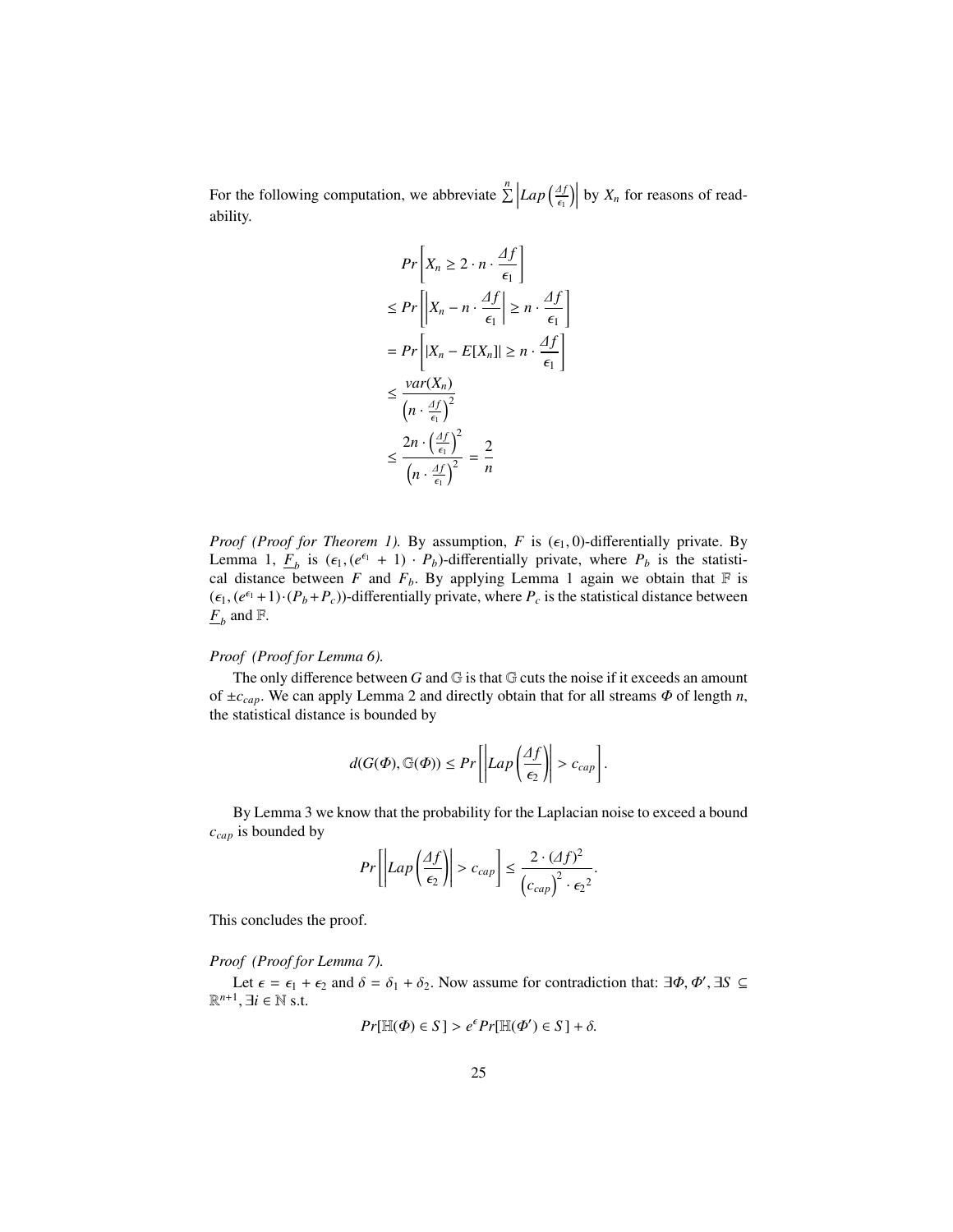We show that this leads to a contradiction.

$$
Pr[\mathbb{H}(\Phi) \in S] > e^{\epsilon} Pr[\mathbb{H}(\Phi') \in S] + \delta
$$
  
\n
$$
\stackrel{Def}{\Leftrightarrow} Pr\left[\mathbb{F}(\Phi), \mathbb{G}(\Phi) - \sum_{j=1}^{n} \mathbb{F}(\mathcal{D}_{j})\right] \in S\right] >
$$
  
\n
$$
e^{\epsilon} Pr\left[\mathbb{F}(\Phi'), \mathbb{G}(\Phi') - \sum_{j=1}^{n} \mathbb{F}(\mathcal{D}'_{j})\right] \in S^{*}\right] + \delta
$$

Note that  $\mathbb{F}(\Phi) \in \mathbb{R}^n$  actually denotes a n-tuple. We define a new set  $S^* \subseteq \mathbb{R}^{n+1}$  as follows: follows:  $\lambda$ 

$$
S^* := \left\{ \left( (a_1, \ldots, a_n), b - \sum_{j=1}^n a_j \right) \middle| (a_1, \ldots, a_n), b) \in S \right\}
$$

so that by definition we have:

$$
(\mathbb{F}(\Phi), \mathbb{G}(\Phi)) \in S^* \Leftrightarrow \left(\mathbb{F}(\Phi), \mathbb{G}(\Phi) - \sum_{j=1}^n \mathbb{F}_c(\mathcal{D}_j)\right) \in S. \quad (I)
$$

We combine this with the above and obtain:

$$
Pr[\mathbb{H}(\Phi) \in S] > e^{\epsilon} Pr[\mathbb{H}(\Phi') \in S] + \delta
$$
  
\n
$$
\stackrel{Def}{\Leftrightarrow} Pr\left[\mathbb{F}(\Phi), \mathbb{G}(\Phi) - \sum_{j=1}^{n} \mathbb{F}(\mathcal{D}_{j})\right] \in S \right] >
$$
  
\n
$$
e^{\epsilon} Pr\left[\mathbb{F}(\Phi'), \mathbb{G}(\Phi') - \sum_{j=1}^{n} \mathbb{F}(\mathcal{D}'_{j})\right] \in S \right] + \delta
$$
  
\n
$$
\stackrel{(I)}{\Leftrightarrow} Pr[\mathbb{F}(\Phi), \mathbb{G}(\Phi)) \in S^{*}] > e^{\epsilon} Pr[\mathbb{F}(\Phi'), \mathbb{G}(\Phi')) \in S^{*}] + \delta
$$
  
\n
$$
\stackrel{Def}{\Leftrightarrow} Pr[H(\Phi) \in S^{*}] > e^{\epsilon} Pr[H(\Phi') \in S^{*}] + \delta
$$

which contradicts the fact that *H* satisfies  $(\epsilon, \delta)$ -differential privacy.

#### *Proof (Proof for Lemma 8).*

Assume for contradiction that this is not the case. The only possibility for  $\mathbb{F}$  in  $\mathbb{F}_c$  to behave differently than  $F$  is by exceeding the capacity at a different point in time. There are two possibilities:

 $-$  F in  $\mathbb{F}_c$  exceeds the capacity earlier than F:

Assume that  $\mathbb F$  in  $\mathbb F_c$  exceeds the capacity (in either direction) in a step *i*, but internally  $|s_i| < \frac{c}{2}$ . We distinguish the following cases, where  $r_i$  is the noise added in the current step *i*: current step *i*:

• The recharging process was finished in step *i* or before.

This means that  $bl(0) + x_a = \frac{c}{2}$ . But since  $bl(i) = bl(0) + x_a + s_i = \frac{c}{2} + s_i$ , the capacity cannot be exceeded as long as  $|s_i| < \frac{c}{2}$ .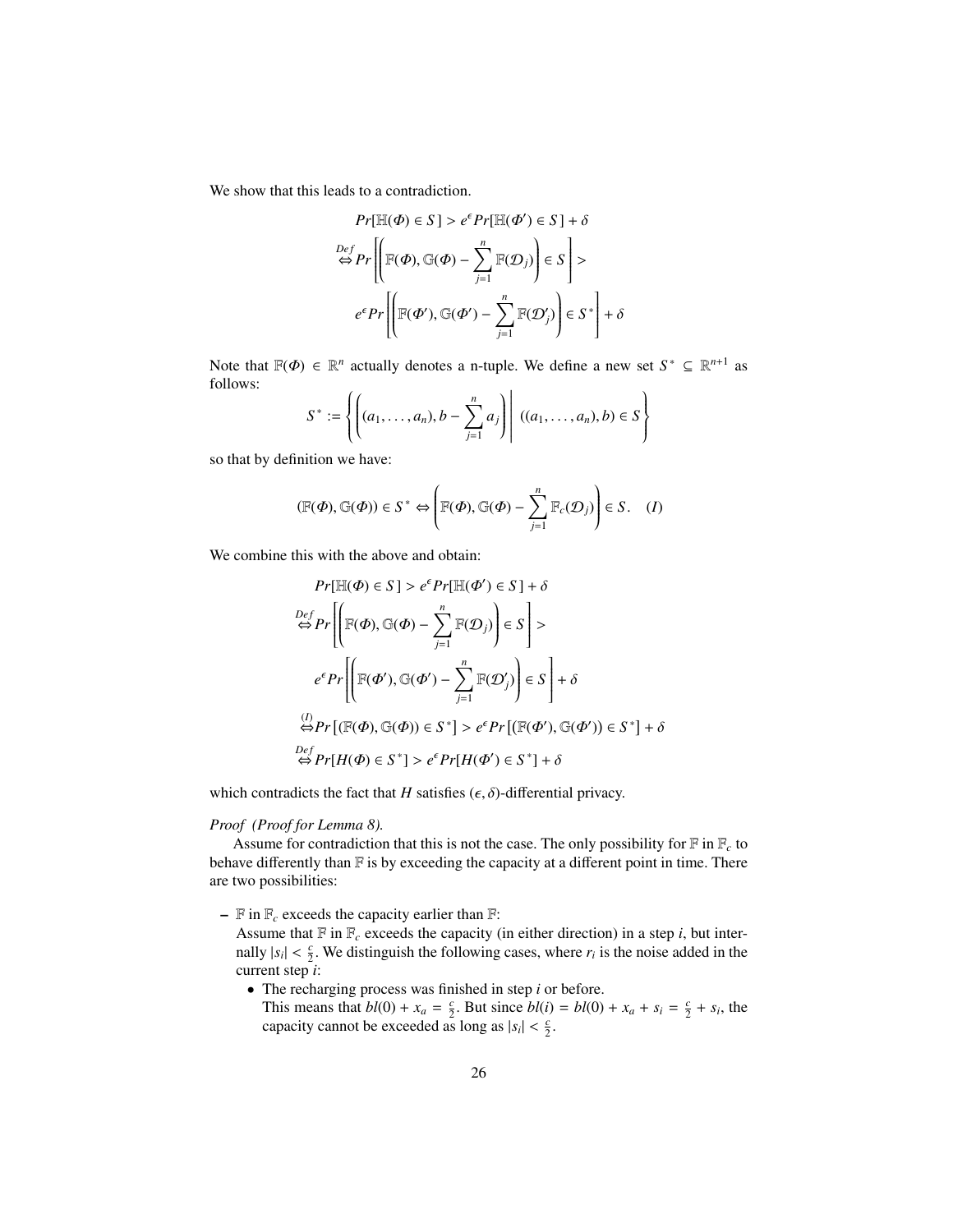• The recharging process is ongoing in step *i* with  $|x_{inc}| = b_{inc}$  and  $sign(s_i) \neq$  $sign(x_{inc})$ .

If  $sign(R) \neq sign(s_i)$ , then the magnitude of the noise added has been reduced, i.e., a problem occurred in the recharging mechanism: we restore the battery in the wrong direction, i.e., we started at the opposite side of  $\frac{c}{2}$ .

Then one of the following cases must hold:

 $\ast$  *bl*(*i* − 1) ≥ 0 and *bl*(*i*) < 0: Since  $|r_i|$  ≤ *b* = *b<sub>inc</sub>* =  $|x_{inc}|$  we cannot have exceeded the capacity in this step:

$$
bl(i) = bl(i - 1) + r_i + x_{inc} \ge bl(i - 1) \ge 0
$$

 $\frac{b}{i}$  *b k*(*i* − 1) ≤ *c* and *bl*(*i*) > *c*: Since  $|r_i|$  ≤ *b* = *b*<sub>*inc*</sub> =  $|x_{inc}|$  we cannot have exceeded the capacity in this step:

$$
bl(i) = bl(i-1) + r_i + x_{inc} \le bl(i-1) \le c
$$

- ∗ We restore the battery in the wrong direction, i.e., we started at the opposite side of  $\frac{c}{2}$ . But then  $|s_i| > \frac{c}{2}$ .<br>recharging process is onge
- The recharging process is ongoing in step *i* with  $|x_{inc}| = b_{inc}$  and  $sign(s_i) =$ *sign*(*xinc*).

We know that  $bl(i) = bl(0) + x_a + s_i$  and that  $bl(i) = bl(i-1) + r_i + x_{inc}$ . We distinguish the following cases:

- ∗ *x<sub>inc</sub>* < 0. Then *bl*(0) + *x<sub>a</sub>* >  $\frac{c}{2}$ . Still we assume that *bl*(*i*) < 0. Thus, *bl*(0) + *x* + *s* < 0 →  $\frac{c}{2}$  + *s* < 0 →  $\frac{c}{2}$  + *s* < 0 →  $\frac{c}{2}$  + *s* < 0 →  $\frac{c}{2}$  $bl(0) + x_a + s_i < 0 \Rightarrow \frac{c}{2} + s_i < 0 \Rightarrow |s_i| > \frac{c}{2}$ <br>  $x_i > 0$  Then  $bl(0) + x_i < \frac{c}{2}$  Still we assu
- $*$  *x<sub>inc</sub>* > 0. Then *bl*(0) +  $\bar{x}_a < \frac{c}{2}$ . Still we assume that *bl*(*i*) > *c*. Thus, *bl*(0) + *x* + *s*⋅ > *c* → *s*<sup></sup> + *s*⋅ > *c* → *s*<sup>1</sup>  $bl(0) + x_a + s_i > c \Rightarrow \frac{c}{2} + s_i > c \Rightarrow |s_i| > \frac{c}{2}.$
- $-$  F in  $\mathbb{F}_c$  exceeds the capacity later than F:

This contradicts our definition of  $\mathbb{F}_c$ , since it simulates a capacity of  $\frac{c}{2}$  for  $\mathbb{F}$ .

*Proof (Proof for Lemma 9).*

 $\mathbb{F}_c$  can be computed from H as follows, where we call this new mechanism  $\mathbb{F}_H H$ :

- 1. Set  $k = 0$ , set  $x_{goal} = r^*$ , where  $r^*$  is drawn as the additional noise for recharging.
- 2. Initialize  $x_a = 0$
- 3. Now for the next *n* steps proceed as follows:
	- The amount  $x_{inc}$  restored by  $\mathbb{F}_c$  in each step is  $b_{inc}$ , but at most as much as is needed to reach  $x_{goal}$  with  $x_a + x_{inc} = x_{goal}$ . If the the goal has already been reached,  $x_{inc} = 0$ .
	- Output *max*(0, <sup>F</sup>(D*i*) <sup>−</sup> *<sup>x</sup>inc*)
	- The difference between the output and  $\mathbb{F}(\mathcal{D}_i)$  is added to  $x_a$ .
- 4. Increase *k* by 1 and set  $x_{goal} = \mathbb{G}^*(\Phi_k) + x_{goal} x_a$ .<br>5. Go to 2, to reinitialize *x*, and repeat the process
- 5. Go to 2. to reinitialize  $x_a$  and repeat the process.

We show that the computations of  $\mathbb{F}_c$  and  $\mathbb{F}_H$  are equal, via induction over *k*.

For  $k = 0$ , both  $\mathbb{F}_c$  and  $\mathbb{F}_H$  start by setting  $x_{goal}$ . In  $\mathbb{F}_c$  we have  $x_{goal} = \frac{c}{2} - \frac{c}{2} + r^*$ , where  $\mathbb{F}_{\mathbb{H}}$  sets  $x_{goal} = r^*$ . In both computations  $r^*$  is a random number, drawn from the same distribution.  $x_a$  is set to 0.